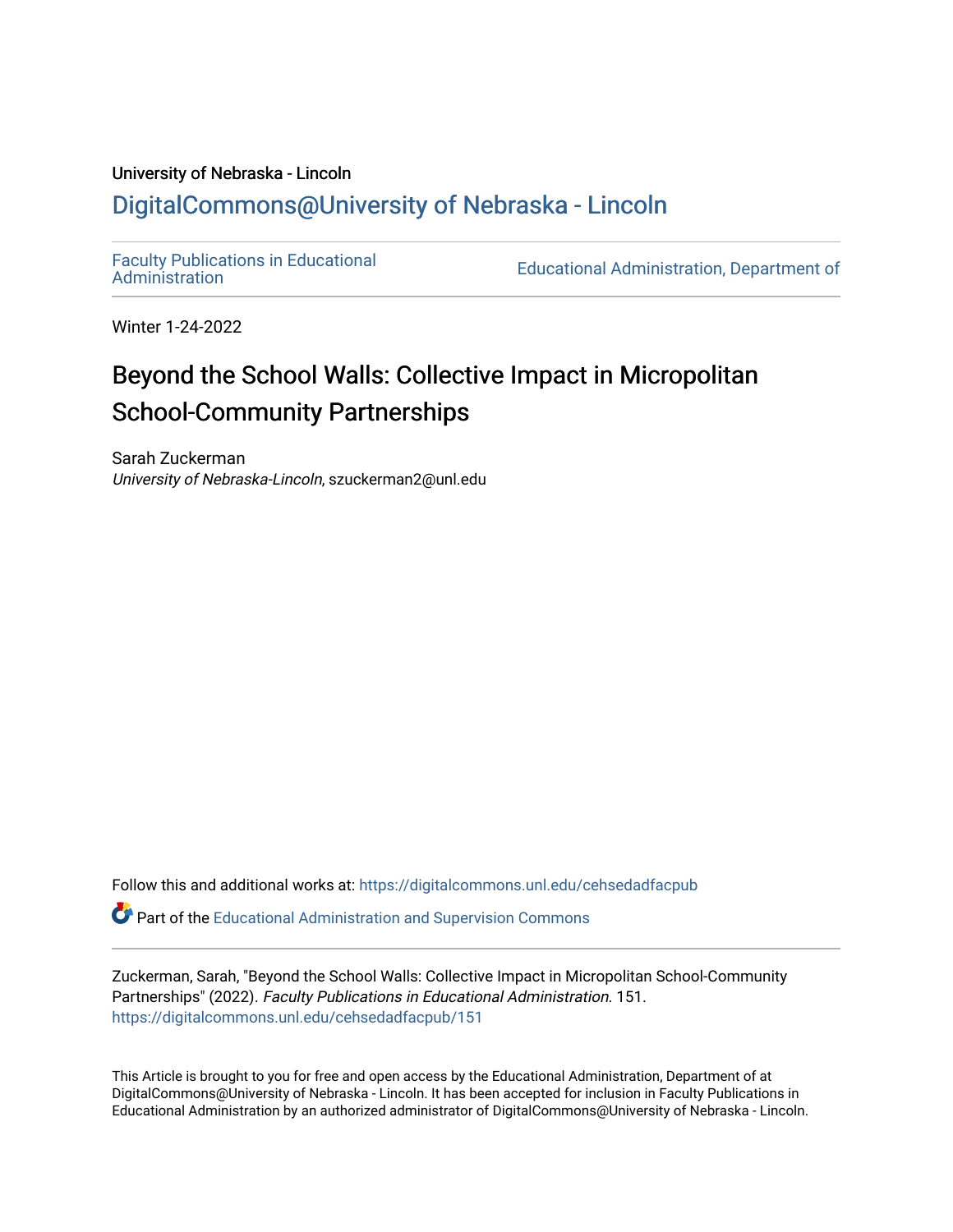

# **Beyond the School Walls: Collective Impact in Micropolitan School-Community Partnerships**

Sarah J. Zuckerman

University of Nebraska-Lincoln 132 TEAC, Lincoln NE 68588; szuckerman2@unl.edu

**ORCID**  Sarah J. Zuckerman http://orcid.org/0000-0002-3330-6431

#### **Abstract**

Research suggests that the time students spend outside of school, as well as the communities in which they spend it, impact educational outcomes. Inequitable educational outcomes are the result of complex, interdependent problems in the public and private sector, suggesting the need for approaches that bring together schools with other organizations to address problems in the ecological and developmental systems of family, school, out-of-school programs, and communities. Collective impact has gained prominence as a strategy for such cross-sector partnerships. This qualitative study uses a comparative approach to extend knowledge of collective impact into rural and micropolitan communities using civic capacity as a framework. It identifies limitations in mobilization of members and issue framing which suggest a need to reconceptualize collective impact as a political arrangement, rather than an organizational one. The findings suggest the need to engage in community organizing activities to build political capital by confronting social isolation and exclusion among groups, examining power and privilege among community members and developing critical place-based leadership for intergenerational capacity building.

Published in *Peabody Journal of Education* (2022) doi:10.1080/0161956X.2022.2026724 Copyright © 2022 Taylor & Francis Group, LLC. Used by permission.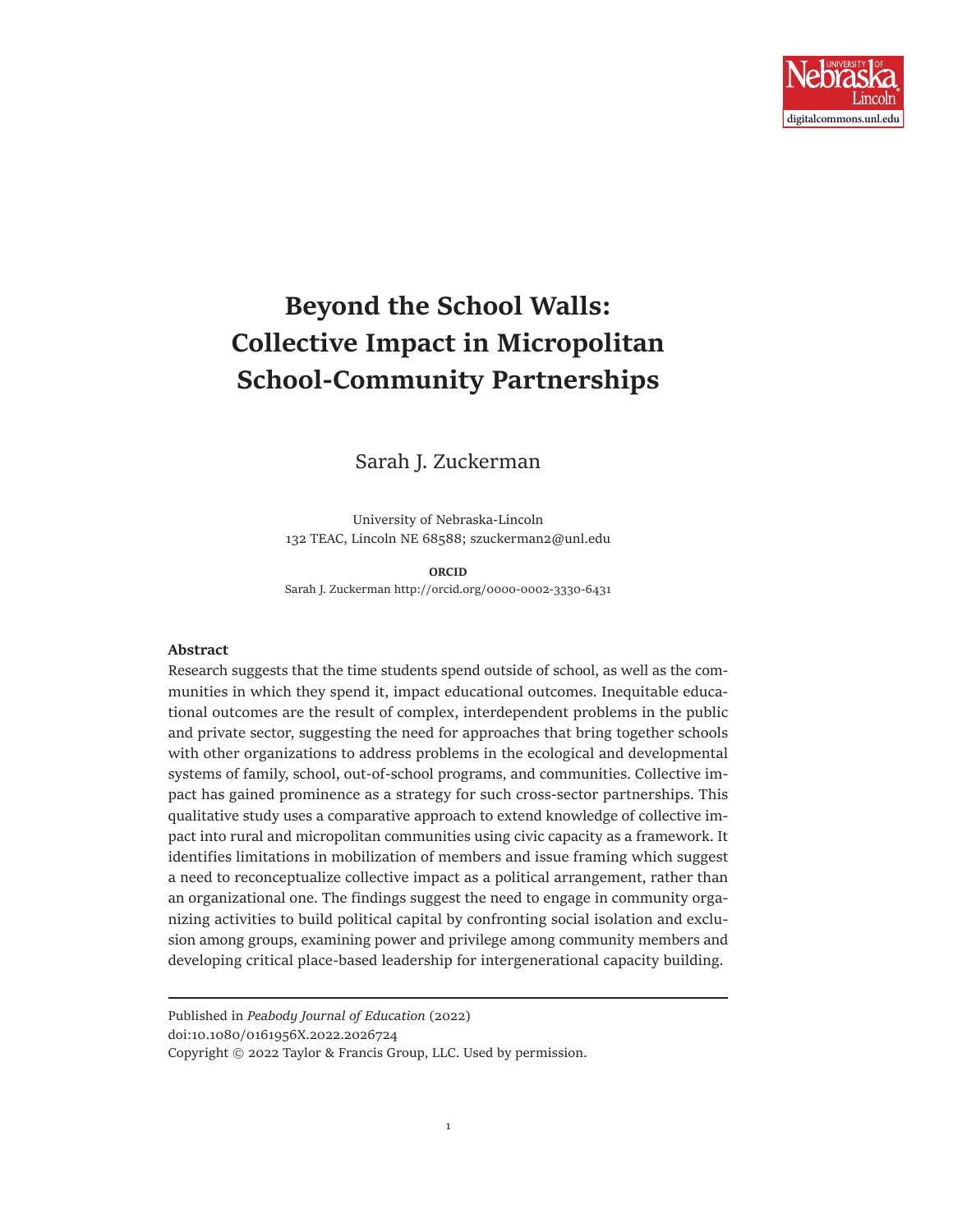Research suggests that the time students spend outside of school, as well as the communities in which they spend it, impact their academic success (Reardon et al., 2019). School-community partnerships, unlike most educational reforms, seek to address child development beyond the school walls (Leonard, 2011). In recent years, school-community partnerships using collective impact (CI), have been identified as a potential systems-level intervention for the intractable, multidimensional challenges faced by children (Riehl et al., 2019). Unlike previous school-community partnership models (e.g., Dryfoos, 1995), CI operates at a municipal or regional level by bringing together educational, social service, business, and civic sectors around shared goals (Henig et al., 2015). CI efforts seek to reorganize decision-making, reduce fragmentation, and foster coherence among educational and youth-serving organizations (Riehl et al., 2019). As such, CI can be seen as an ecological approach to improving outcomes (Tilhou et al., 2020). Henig et al. (2015) identify three important dimensions for understanding CI in education: service provision for disadvantaged youth; organizational partnering activities; and the politics of coalition formation, including how members work across ideological, racial, and class lines. This descriptive cross-case study (Yin, 2014) focuses on the third aspect by addressing two research questions: (1) How do collective impact efforts form coalitions in micropolitan communities and (2) how do members frame problems and goals?

This study responds to calls for a greater understanding of the implementation of CI in rural contexts (Klaus & Weaver, 2019). While proponents suggest that CI is a flexible approach that can be tailored to diverse communities (Walzer et al., 2016), limited research exists on these partnerships in rural and micropolitan<sup>1</sup> communities. This study also contributes to knowledge of how CI efforts develop. Henig et al. (2015) state if "partial, fragile, weak, and ephemeral efforts are the norm," (p. 5) focusing only on those that have met definitional criteria misses an opportunity to understand why many CI efforts have yet to fully ramp up and what might be done to help them achieve systems-level change for student and community outcomes.

<sup>1</sup> As defined by the U.S. Census Bureau, rural communities are those with fewer than 2,500 residents outside of an urbanized area and are home to 46 million Americans. Micropolitan areas consist of an urban cluster of less than 50,000, but at least 10,000 and are home to 27 million (U.S. Census, 2019; Wilson et al., 2012).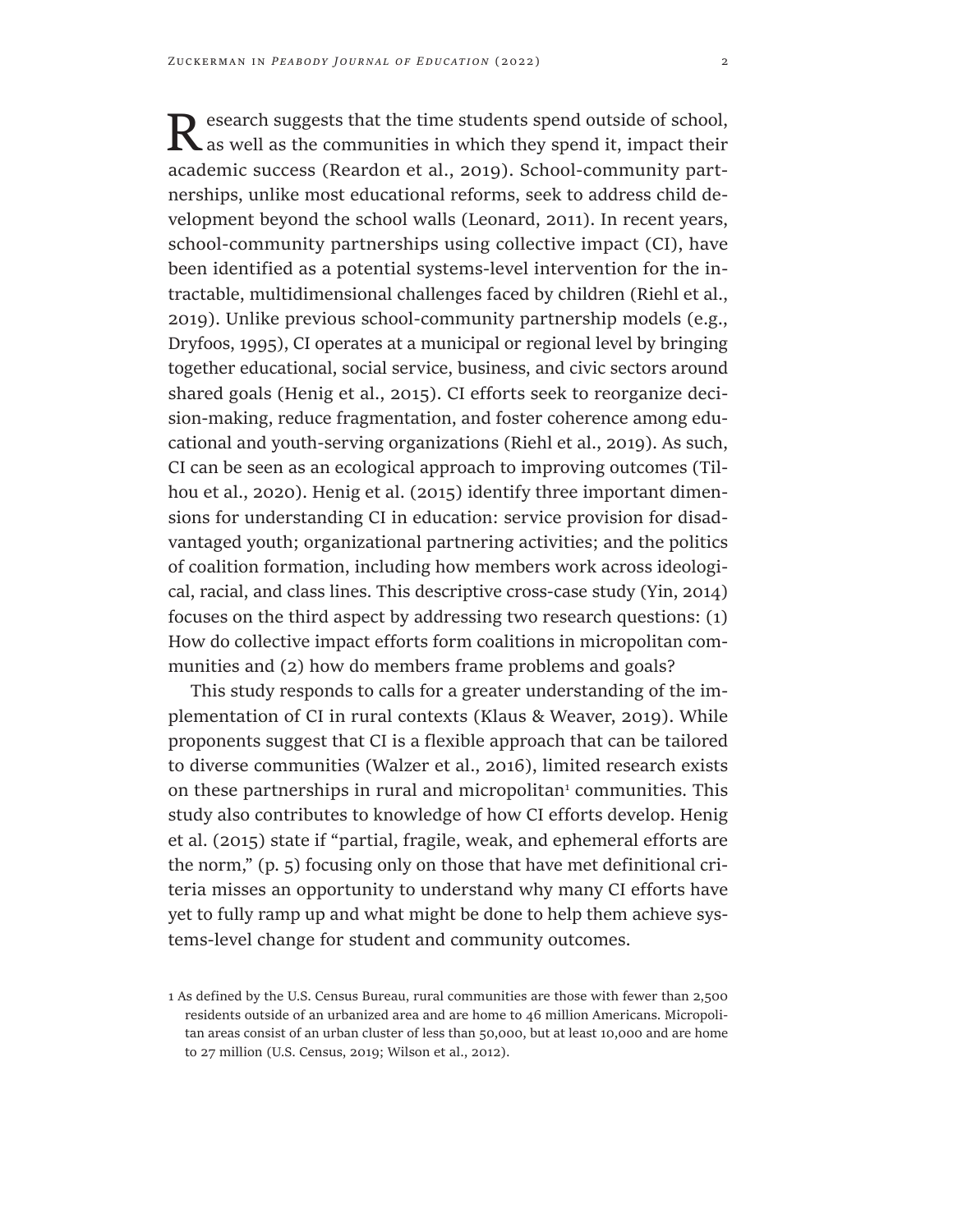### **Review of the literature**

# *Relation of collective impact to previous partnership efforts*

School-community partnerships are "intentional efforts to create and sustain relationships among a K-12 school or school district and a variety of both formal and informal organizations and institutions in the community" (Melaville, 1998, p. 6). Such efforts have a long history in the U.S. going back to the nineteenth century settlement houses. The importance of partnering activities to support child development was heightened by the mid-twentieth century federal efforts to alleviate poverty that resulted in a variety of categorical programs, creating a need to coordinate service provision locally. This need was met by organizations outside of local government, resulting in parallel political structures that failed to achieve program goals (Henig et al., 2015). Following the rise in full- service and wraparound models in the early 2000s (e.g., Dryfoos), more ambitious partnership models aimed at overcoming the fragmented nature of service provision have emerged, including Promise Neighborhoods and Strive models (Henig et al., 2015). These models differ from previous partnership efforts in scope, bringing together business and civic sector stakeholders with educational and service providers to create comprehensive supports.

# *The five conditions of collective impact*

The original CI model defined by Kania and Kramer (2011) describes five conditions of successful cross- sector collaboration: a common agenda with shared goals and strategies; shared measures; mutually reinforcing activities that eliminate redundancy and align to the common agenda; constant communication; and a backbone organization. The Strive Partnership in Cincinnati was identified as an early exemplar of CI with the broad mobilization of private and public sector members; development of a "roadmap" or common agenda for student success; and the use of common metrics, including school readiness, 3rd grade literacy scores, 8th grade math scores, high school graduation, postsecondary completion, and career readiness. This work is supported by data informed decision-making, ongoing communication, and by a backbone organization with dedicated staff to support collaboration (Kania & Kramer, 2011).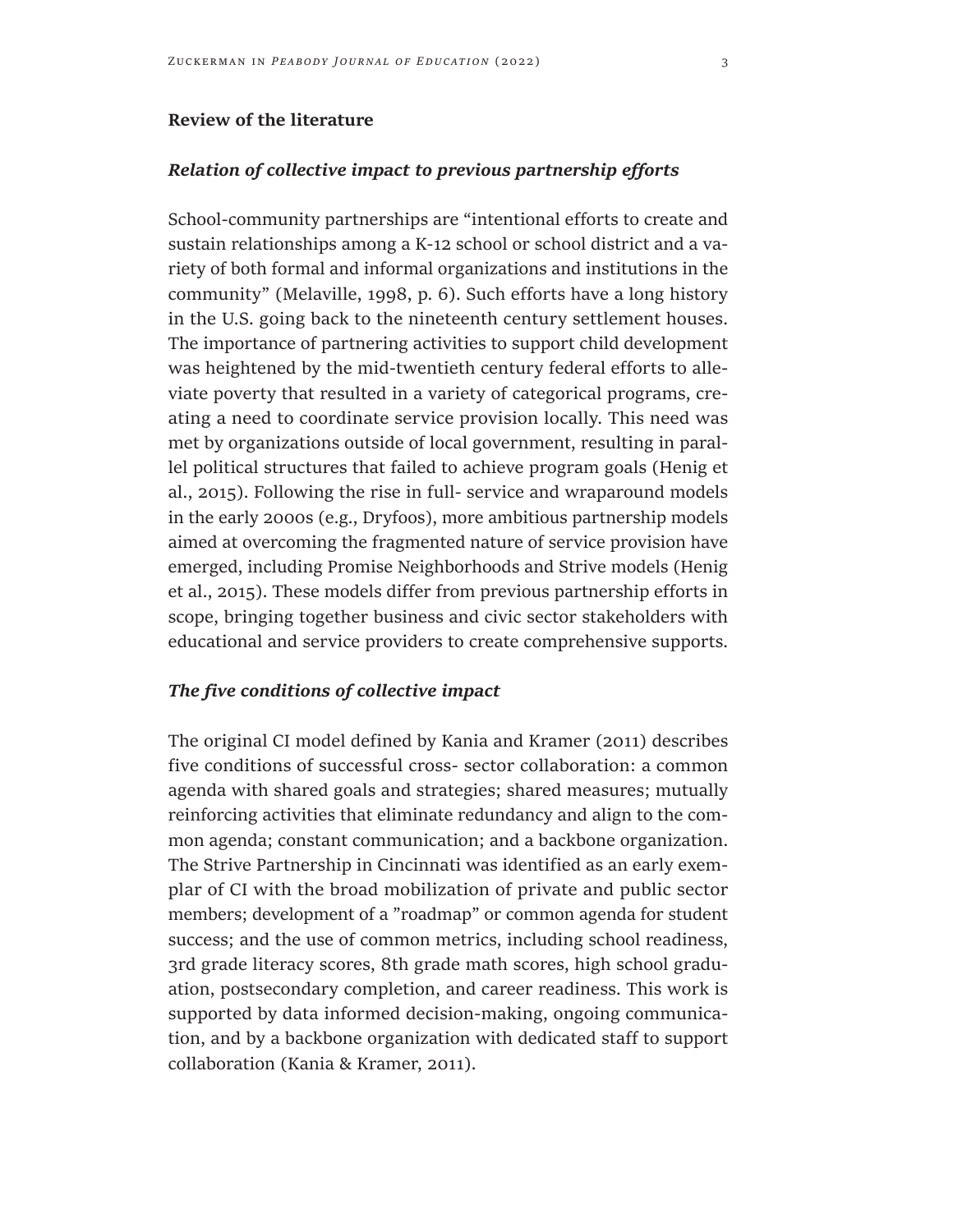Over the past decade, CI has been embraced as a strategy to address the intractable problem of improving educational outcomes, with 182 CI efforts identified in the 100 largest U.S. cities (Boyer et al., 2020; Henig et al., 2016). Despite the expansion of CI in education, empirical research remains slim. The initial CI literature (e.g., Kania & Kramer, 2011) has been criticized as normative and prescriptive (Henig et al., 2015). More recent literature has been described as "gray," as it has been authored by those leading or evaluating CI efforts (Boyer et al., 2020; Henig et al., 2015). Such literature paints an overly rosy picture of an approach that shows limited evidence of systems-level changes (Ennis & Tofa, 2020).

#### *Inadequate attention to mobilization and issue framing*

The literature suggests the limited evidence of systems-level change may be due to inadequate attention to participant mobilization and issue framing, including problem definition and generation of potential solutions. The focus of CI on recruiting CEO level leaders (Riehl et al., 2019) tends to result in mobilization of white, middle-class professionals and elites who lack firsthand knowledge of social problems (LeChasseur, 2016). Ennis and Tofa (2020) suggest that the absence of community voice is due to contemporary top-down community development practice and that "a lack of community voice curtails much needed challenges to the entrenched vested interests of the status quo" (p. 44).

Top-down mobilization in turn impacts how problems and potential solutions are framed as professional knowledge and knowing are privileged as part of the dominant culture (Biddle et al., 2018; Le-Chasseur, 2016). While framing can disrupt power structures, it can also be used to limit change. The frames of abstract liberalism, which prioritize individualism and choice, can both explain and hide structural inequities (LeChasseur, 2016). As a result, CI efforts frequently focus on improving community-level outcomes without attending to the differences between groups and using indicators based on individual behavior (e.g., reduction in drug use) while overlooking the need for systems change (e.g., criminal justice reforms), thus perpetuating inequities (LeChasseur, 2016). As a result, CI efforts may not address the need for relationship development and identity formation that support rural community well-being (Casto et al., 2016).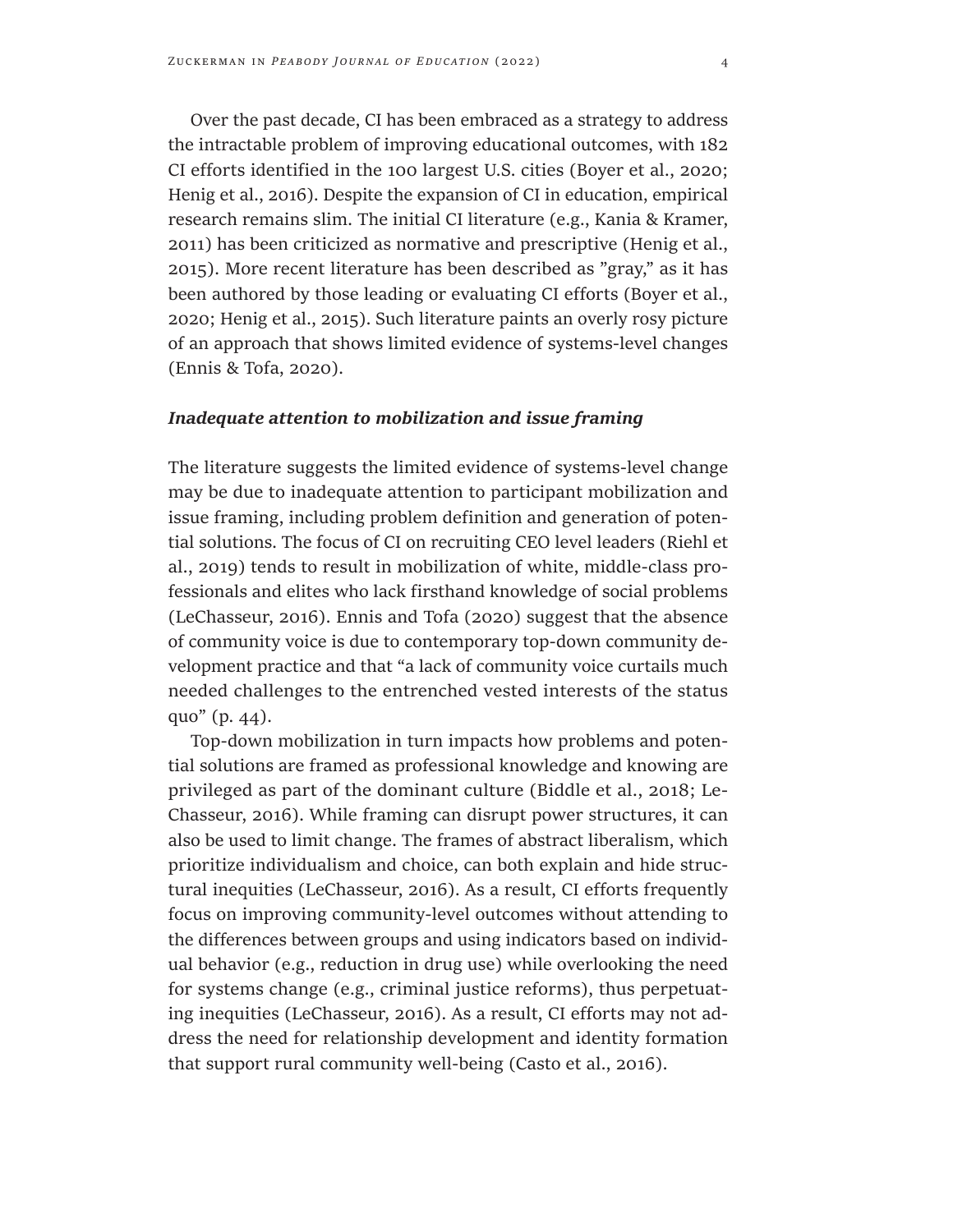### *Engagement of youth in social movement building*

One approach to building relationships and shared identity for rural community development is the engagement of youth. This strategy can challenge traditional frames and power structures, as well as contribute to development of intergenerational relationships for community development (LeChasseur, 2016; Zuckerman & McAtee, 2018). The engagement of youth in CI aligns with the collective impact 3.0 model, which calls for a paradigm shift from managerial approaches to social movement building (Weaver & Cabaj, 2019). In CI 3.0, each of the five CI conditions is transformed: common agenda is replaced by shared aspirations based on community values; shared measurement is reframed as strategic learning; mutually reinforcing activities becomes high leverage opportunities for change; continuous communication is envisioned as authentic community engagement built through relationships and trust to broaden understandings of problems; and lastly, reimagining the backbone organization as a container for change by providing facilitation and structures for mobilizing members, leading sensemaking, building relationships, and navigating the tensions of change (Weaver & Cabaj, 2019).

#### *Collective impact in smaller communities*

Henig et al., (2016) suggest that partnerships may be easier to initiate in smaller communities due to more homogenous populations and increased face-to-face interactions. Indeed, rural communities may offer strengths for school-community partnership work, such as strong social networks, shared identities, and a close relationship between schools and communities (Tieken, 2014). However, they also present challenges, including limited resources (Brown et al., 2004) and economic, social, and political inequities based on race, class, and geography that create social isolation and exclusion that negatively impact community cohesion (Sherman, 2021). Limited mobilization of those experiencing social problems, inattention to power dynamics, and abstract liberal issue framing have been suggested as reasons CI efforts may not reach their potential (LeChasseur, 2016). Therefore, how rural CI efforts bring people together and how they frame needs is important for understanding their potential for social innovation in nonmetropolitan contexts (Zuckerman, 2020b).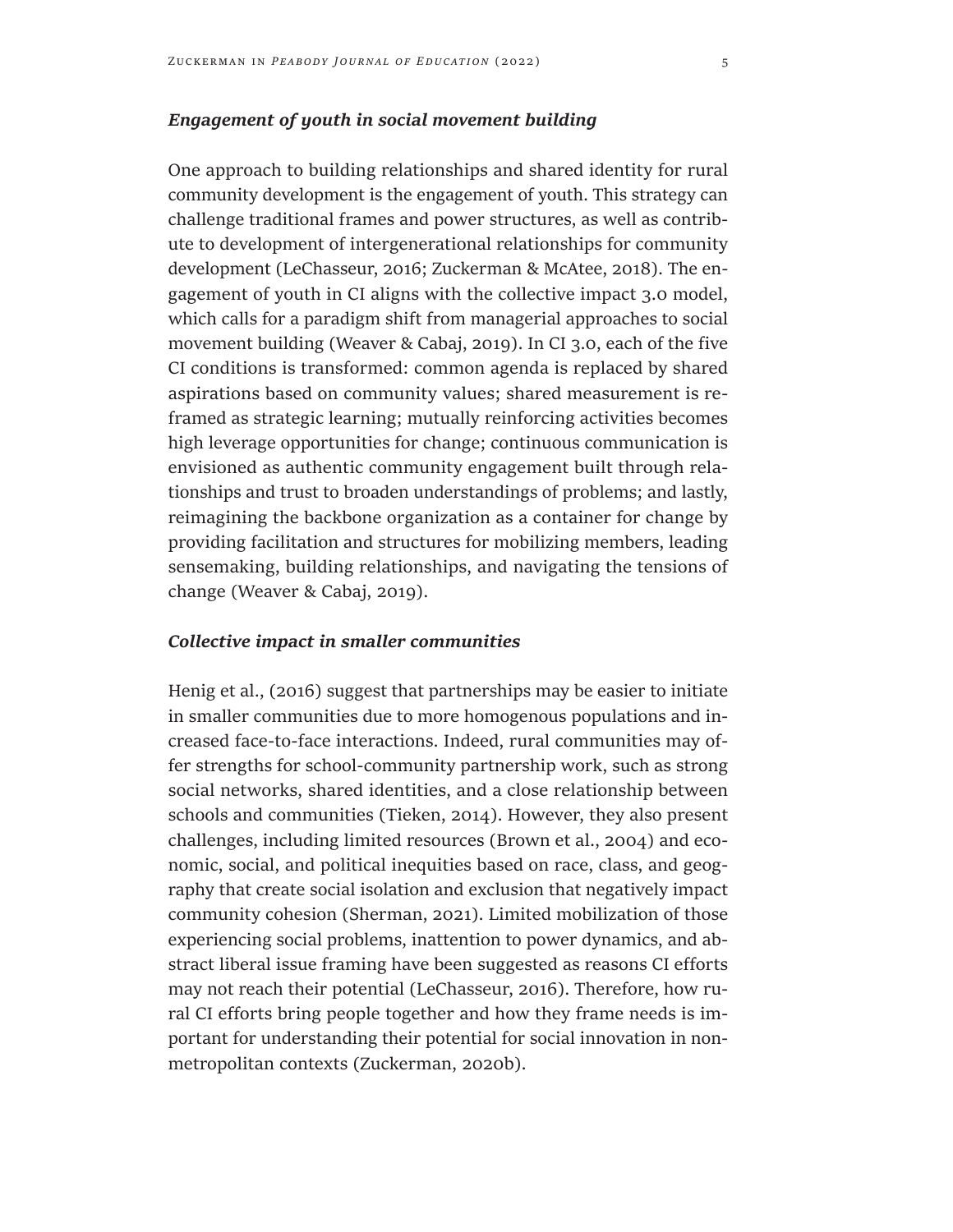### **Conceptual framework**

# *Civic capacity*

The episodic nature of collaborative efforts to improve educational outcomes reflects the political reality that individuals and organizations hold values and interests that do not easily align (Henig et al., 2015). CI can be conceptualized as a container for civic capacity development through its mobilization of cross-sector coalitions for collaborative decision-making to address a common problem with roots in multiple parts of the developmental ecology (Riehl et al., 2019; Stone et al., 2001; Zuckerman, 2016a). Viewed through the lens of political science, mobilization of members and issue framing that occurs in these new civic arenas are important areas of analysis in CI efforts (Henig et al., 2015; LeChasseur, 2016).

# *Mobilization*

Kania and Kramer (2011) wrote that CI is, "the long-term commitments of a group of important actors from different sectors to a common agenda to solving a specific social problem" (p. 39). This definition aligns with the political science concept of civic capacity. Civic capacity is the ability of a community to make substantial and sustained investment in the human capital development of young people (Stone et al., 2001). Civic capacity requires a broad mobilization of sectors to pursue change and a commitment over time to actively work on a problem (Stone et al., 2001). Embedding a reform initiative in a broad coalition creates momentum that can withstand changes in leadership (Briggs, 2008). Riehl et al. (2019) suggest broad coalition building is a key benefit of CI that can reduce policy churn in education reform.

# *Issue framing*

However, mobilization alone is insufficient to generate civic capacity capable of change. Shared issue framing, or common understandings of problems and potential solutions, is necessary to drive collective action (Stone et al., 2001). Within the new civic arenas created by CI, members engage in sensemaking processes (e.g., dialogue, strategic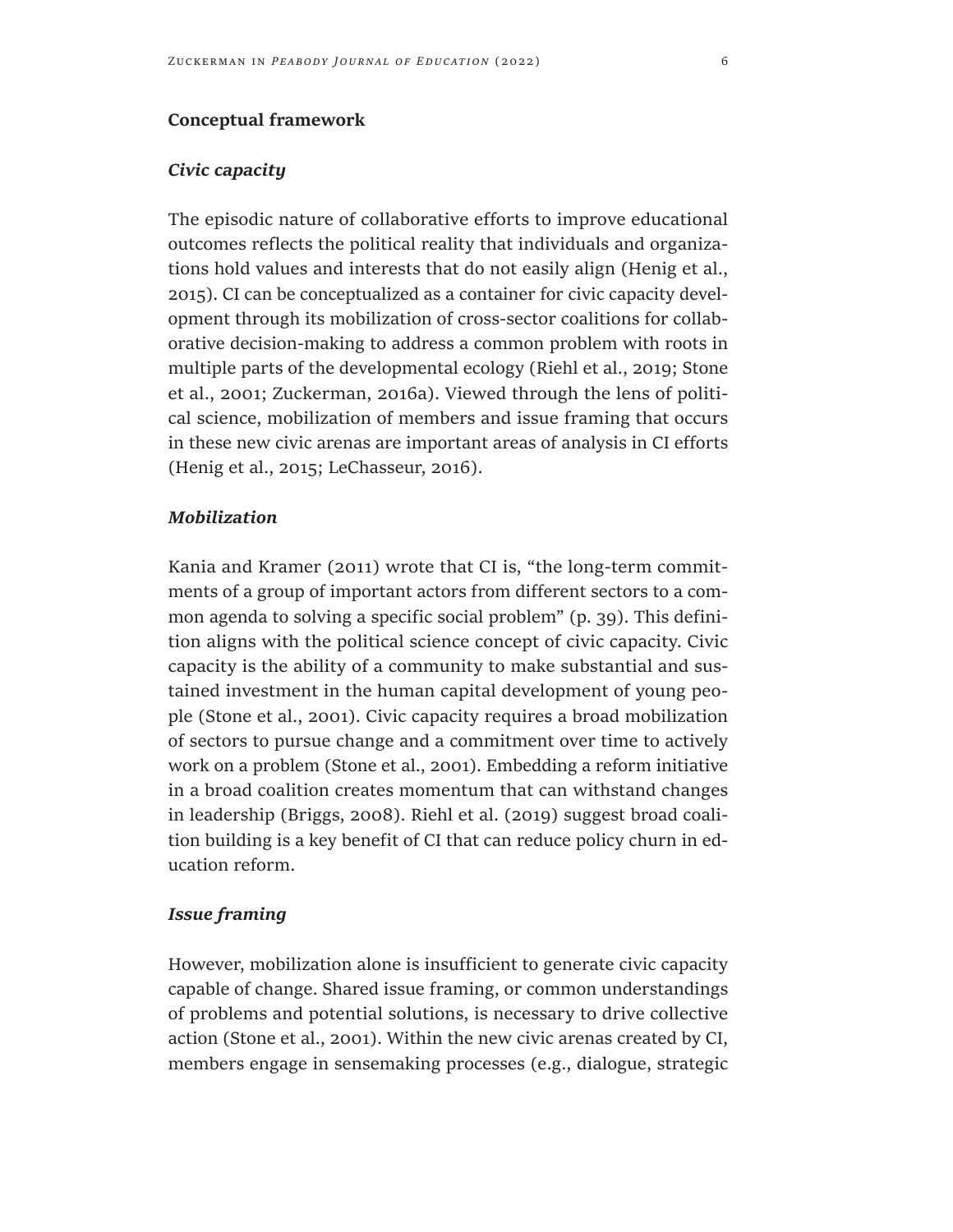goal setting, and negotiation of conflict) to develop collective action issue frames (Stone et al., 2001; Zuckerman, 2019). Collective action issue frames differ from everyday interpretive frames in that their purpose is to mobilize and activate people to a cause and to neutralize opponents' messages (Snow et al., 2018). Therefore, collective action issue frames must be broad enough to attract more members and specific enough to support change (Ansell et al., 2009).

Research on coalitions for school reforms and school-community partnerships suggest that the groups and interests represented in the coalition matter for how local policy agendas are shaped through processes of collective action issue framing (Benford & Snow, 2000; Shipps, 2003). However, the reciprocal relationship between mobilization and issue framing (Zuckerman, 2016a) can create tensions between grassroots community organizations and those who hold power (Briggs, 2008). In the CI literature, this tension has been identified as reducing potential for systems-change (Ennis & Tofa, 2020; LeChasseur, 2016).

#### *Rural contexts*

The rural education literature highlights a need to attend to power and privilege across ethnic, racial, and class stratification, heightened by moral judgements of poverty that shape the ways rural schools and communities invest in children (Biddle et al., 2018; McHenry-Sorber, 2014; Sherman, 2021). Social stratification and moral judgment create barriers to participation in the local economic, political, and social networks that create reciprocal processes within civil society (Sherman, 2021). Social stratification also contributes to differences in identities, values, and understandings of the problems faced by rural communities (Biddle et al., 2018; McHenry-Sorber, 2014). Competing narratives and attempts to consolidate power among different community factions must be overcome to create partnerships capable of change (McHenry-Sorber, 2014), suggesting specific challenges to CI development in rural places.

Based on this conceptualization of CI as a container for civic capacity development, two areas require deeper investigation: (1) mobilization, or how members of the public and private sectors are brought together into these new civic arenas; (2) how issues are framed or understood by members, including the goals and strategies to meet them.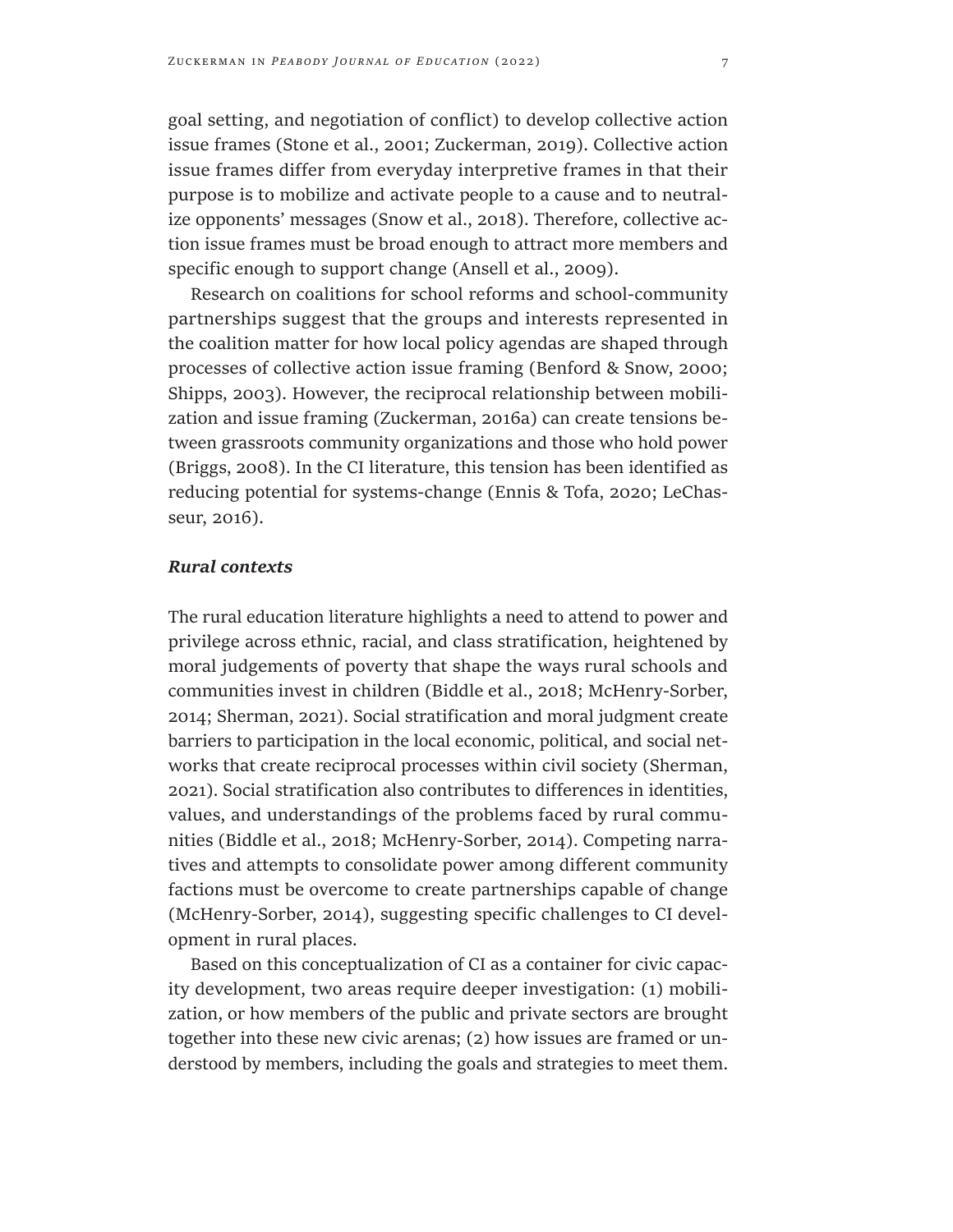This study utilized secondary data analysis (Thorne, 2013) of two CI case studies conducted by the author. Comparing two similar case studies in a secondary analysis provides cross-validation of findings and allows exploration of themes previously identified by placing multiple data sets in conversation (Irwin, 2013; Thorne, 2013). Earlier findings suggested a need to further examine social networks as both a contributing and inhibiting factor in the ability of rural CI to promote social innovation necessary for community-level change (Zuckerman, 2016b, 2020a).

#### *Cases*

While each case (**Table 1**) was identified independently, both were purposefully sampled to address a gap in the CI literature. These cases were deemed comparable due to similarities in their goals of improving outcomes for children across the developmental continuum from early childhood through transitions to adulthood and their mobilization of members of educational, social service, health, and youth-serving organizations. Descriptions of each case follow.

**Table 1** Site characteristics 2019 estimates.

|                                    | Grand Isle<br>Network   | Northeast Prairie<br>Coalition |
|------------------------------------|-------------------------|--------------------------------|
| County population                  | 45,000                  | 35,000                         |
| Micropolitan center population     | 11,000                  | 24,500                         |
| Percent White                      | $90\%$                  | 80%                            |
| Percent African American/Black     | $< 1\%$                 | $< 5\%$                        |
| Percent Hispanic/Latino            | $< 5\%$                 | $> 15\%$                       |
| Percentage Native American         | $< 5\%$                 | $< 5\%$                        |
| Percentage Asian                   | $< 1\%$                 | $< 5\%$                        |
| Population density per square mile | 20                      | 60                             |
| Nonmetro county type               | Recreation <sup>a</sup> | Nonspecialized                 |
| Per capita income (2018 dollars)   | \$28,600                | \$27,500                       |
| Poverty rate                       | $10\%$                  | $10\%$                         |

Numbers have been rounded to prevent deductive disclosure.

a. Updated from nonspecialized in 2015.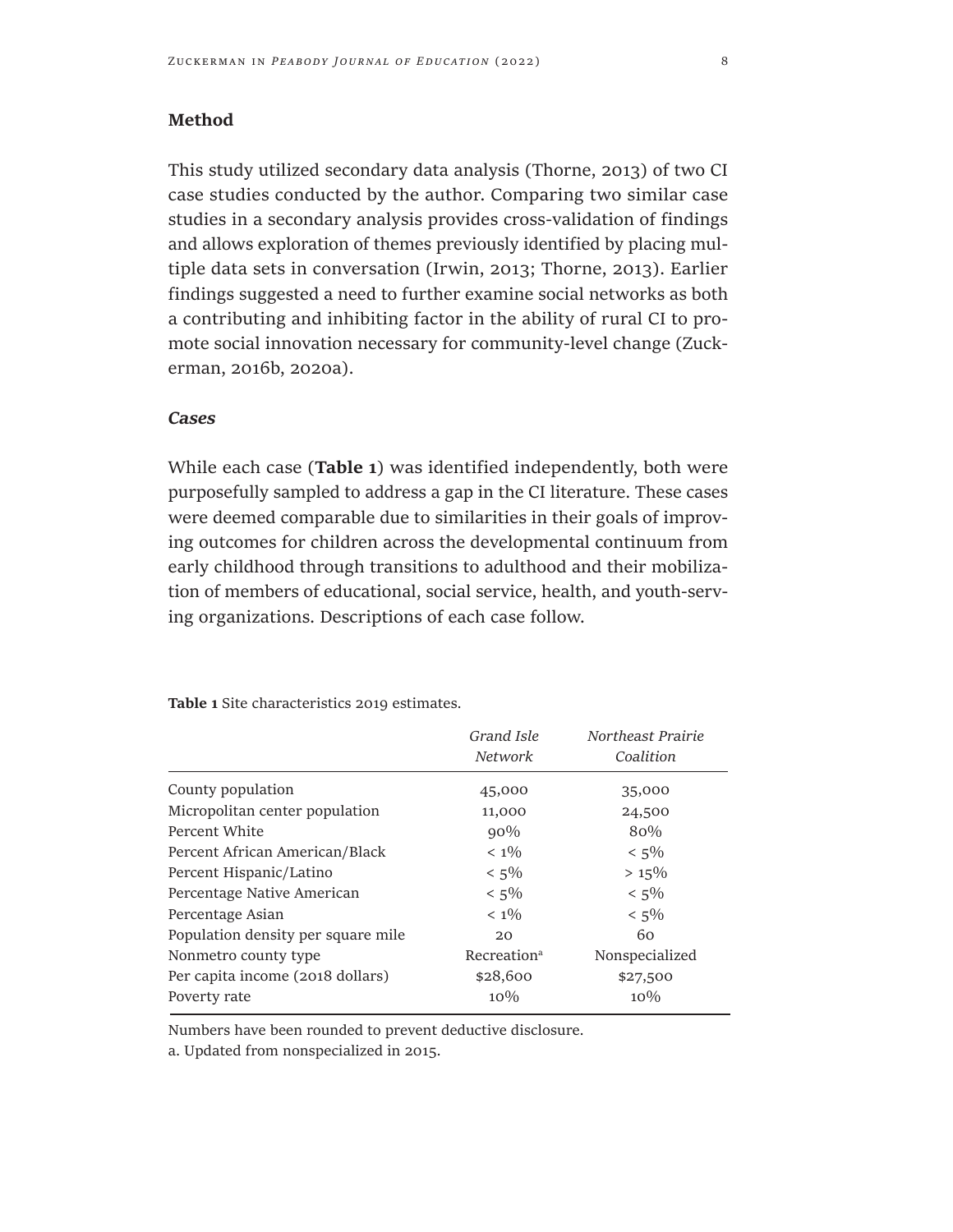### *The Grand Isle network*

The Grand Isle Network (GN) was selected due to its affiliation with Strive, identified as an early exemplar of CI (Kania & Kramer, 2011). GN is centered in a micropolitan employment, retail, and service "hub" that serves 30 rural communities and a Native American reservation in a heavily forested area of the Upper Midwest. Historically, logging, mining, and farming formed the base of the local economy. Participants reported these jobs have been replaced by low wage service and seasonal tourism jobs. Initially, GN members came together around academic achievement but shifted their focus to positive youth development. Partners included members of school districts, early childhood programs, the local community college, businesses, government agencies, nonprofit, and faith-based organizations. A local private foundation (the Foundation) served as the backbone organization.

At the time of data collection, GN had publicly launched a baseline data report from a youth survey and was organizing for action with the engagement of action-planning teams in several school districts. Participants reported this decentralized approach was necessary due to the challenges in collaborating across communities. Although school-based groups were engaged in action planning, participants described schools as "immovable objects," resulting in a focus on outof-school and early childhood programs (Zuckerman, 2020b). In late 2018, GN released a second survey report. However, website activity suggests GN has been inactive since early 2019.

### *Northeast Prairie coalition*

The Northeast Prairie Coalition (NPC) was selected due to its explicit use of the CI model. NPC is located in and primarily serves a micropolitan "hub" community in a rural county described as a crossroads of feed corn and cattle production in a Great Plains state. The prevalence of the retail industry is evidenced by big box stores and fastfood outlets. Manufacturing and health care provide some higher wage employment. Participants described economic residential segregation, which was evident as mobile homes and low-income rental properties gave way to increasingly larger homes rising toward a man-made lake.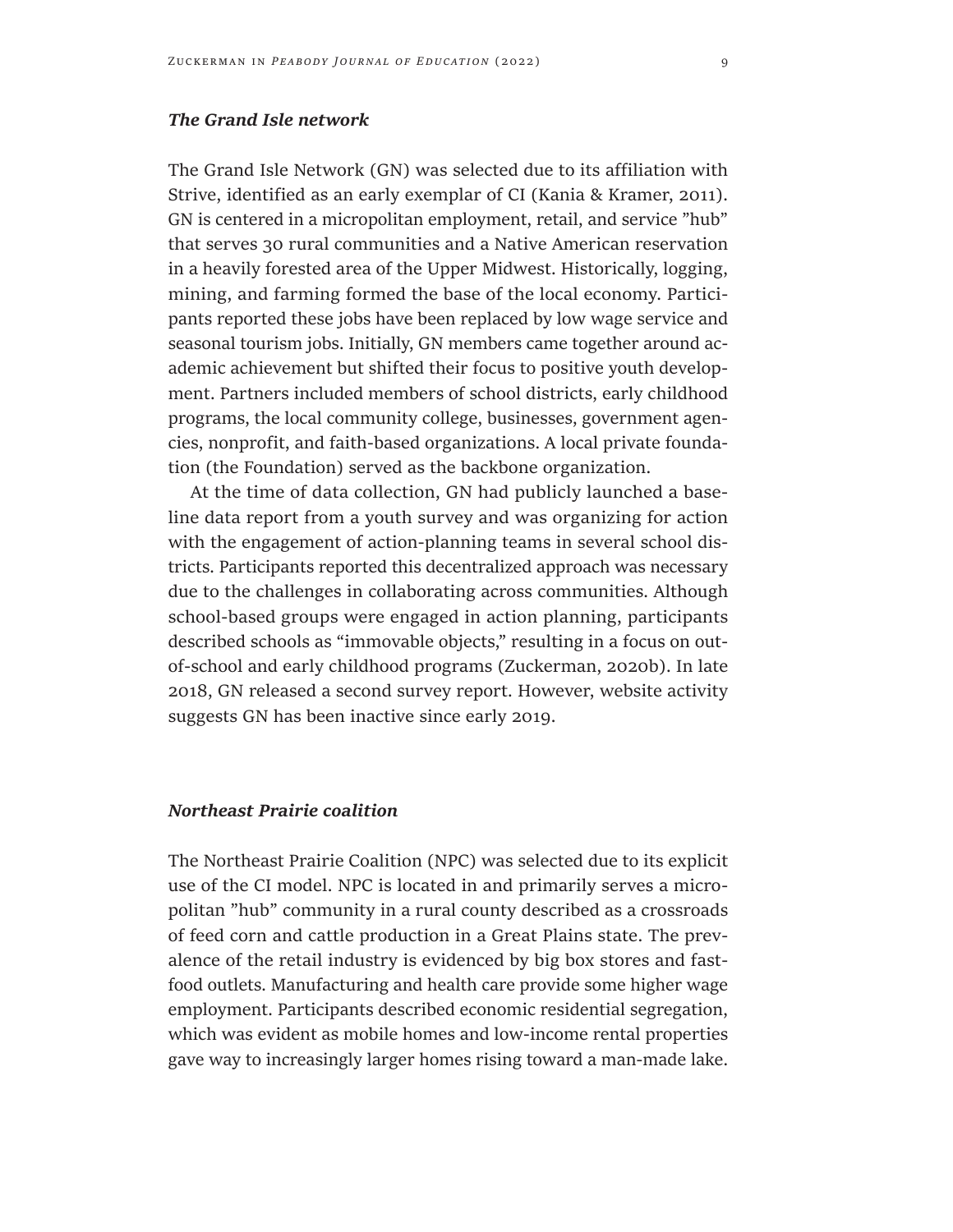NCP included four working groups: early childhood, basic needs, prevention, and transitions to adulthood. Partners included members of local government agencies, a community health center, early childhood providers, nonprofits and faith-based organizations, and the local school district. NCP was supported by a nonprofit organization (GPCF) located in an urban area that served as the "backbone to the backbone" for CI efforts in the state through grants and a network of conveners. At the time of data collection, the local United Way served as the fiscal agent and the steering committee was in the process of applying for 501 C (3) nonprofit status. Efforts by NPC largely focused outside school, including after-school activities in partnership with the juvenile justice department, a youth summit, and early childhood education. In the summer of 2019, NPC experienced turnover of the convener and has since had two conveners. Despite this turnover, and turnover among members, NPC remains an active coalition.

#### *Data collection*

Each data set was developed through significant engagement in the field, with over 130 hours spent at each site. Fieldwork in Grand Isle occurred during two week-long site visits between November 2014 and June 2015. **Table 2** lists participants by sector. At GN, 40 individuals participated in 28 interviews and six focus groups, four of which were conducted by the group's developmental evaluator.<sup>2</sup> Fieldwork in Northeast Prairie consisted of monthly visits from September 2017 to June 2018. At NPC, 18 members were interviewed, and five additional members took part in a focus group held by their developmental evaluator. In both cases, the conveners (individuals who serve as neutral organizers) facilitated the inclusion of the researcher in these focus groups to reduce the burden on members. Drawing from a literature review on organizational partnerships and civic capacity (see, Zuckerman, 2016a), interview protocols were designed to elicit participants' perceptions of the community, opportunities, and aspirations for youth; factors that contributed to mobilization of members and commitment to collaboration; framing of problems and potential solutions; and strategies to meet goals.

<sup>2</sup> Developmental evaluation is a formative approach to evaluation that provides additional information for learning to support collective change (Walzer et al., 2016).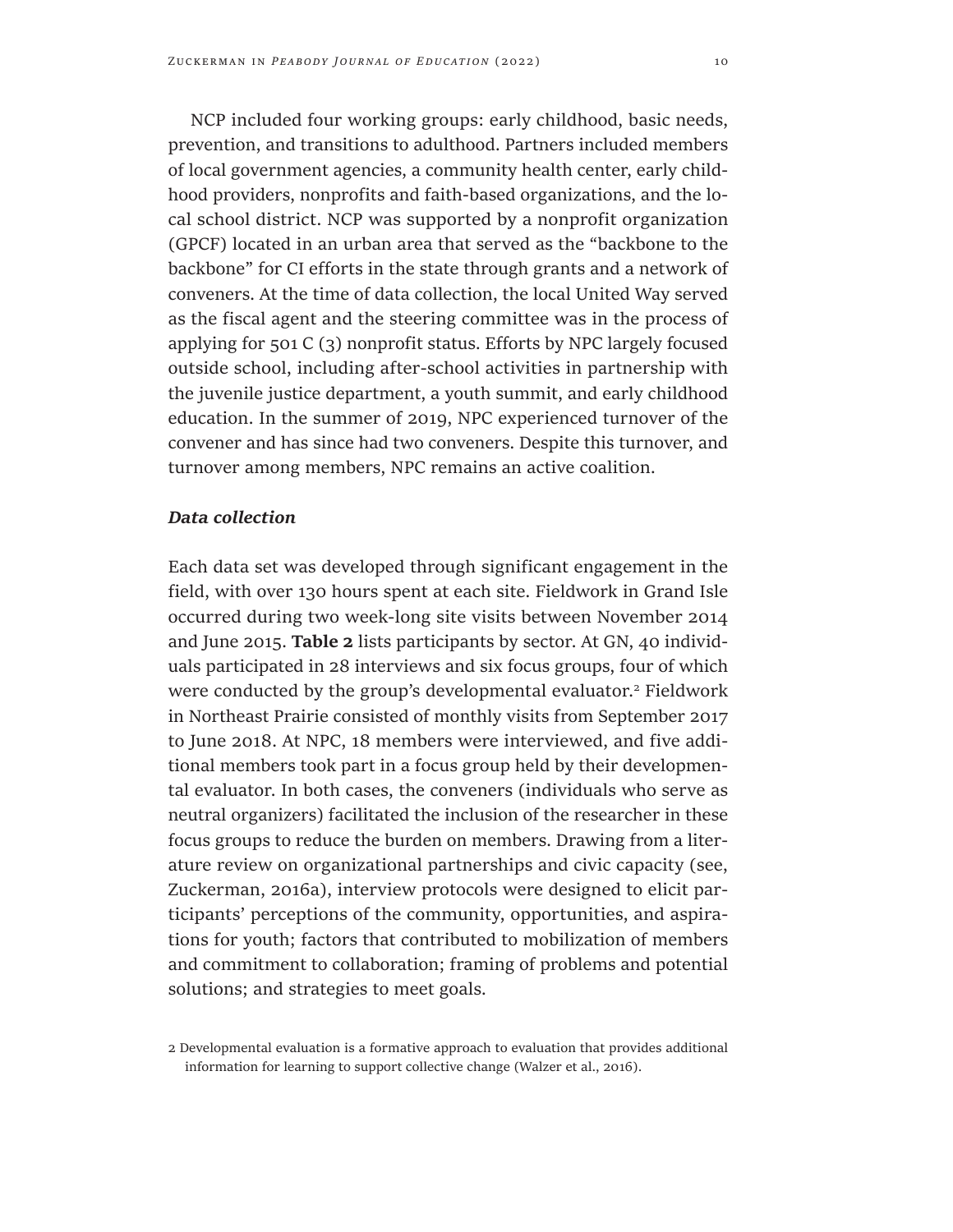|                              | Grand Isle<br>Network | Northeast Prairie<br>Coalition |
|------------------------------|-----------------------|--------------------------------|
| K-12 Administrators          | 5                     | 2                              |
| K-12 Teachers/staff          | 7                     | 2                              |
| Government agency            | 4                     | 4                              |
| Nonprofit                    | 4                     | 7                              |
| <b>Business</b>              | 3                     |                                |
| Health care                  | $\Omega$              | 3                              |
| Early childhood              | 1                     | 2                              |
| Postsecondary education      | 2                     | $\Omega$                       |
| Conveners and backbone staff | 8                     | 4                              |
| Other                        | 6                     | 2                              |
| Total                        | 40                    | 23                             |

**Table 2** Interview and focus group participants.

# *Data analysis*

Initially, each set of data was coded separately using a combination of deductive and abductive approaches. Abductive approaches examine the ways in which the data do not fit preexisting theory (Saldaña, 2014). This hybrid approach allowed for an examination of key factors associated with organizational partnerships and civic capacity while remaining open to contextual factors. A priori coding was based on an extensive literature review (Yin, 2016) of organizational partnerships, CI, and civic capacity (see, Zuckerman, 2016a). These codes included the parent code of "mobilization" identified as a key element across the literature. Within mobilization, child codes included "identifying participants," for strategies used to identify the right stakeholders for the right roles (Lawson, 2004) from the local organizational landscape aligned to the goals, and scope of the partnership (McGrath et al., 2005). Child codes also included "social capital," which included "closed networks," "open networks," "strong ties," "weak ties" and "trust" (Miller et al., 2017). From abductive coding, "self-interest" and "interdependency" were added from descriptions of why members joined.

The literature review also identified issue framing as a key component of partnerships. In CI, issue framing is expressed as a common agenda. Parent codes included "issue framing" and "goals." Child codes were derived from the data, identifying how members described local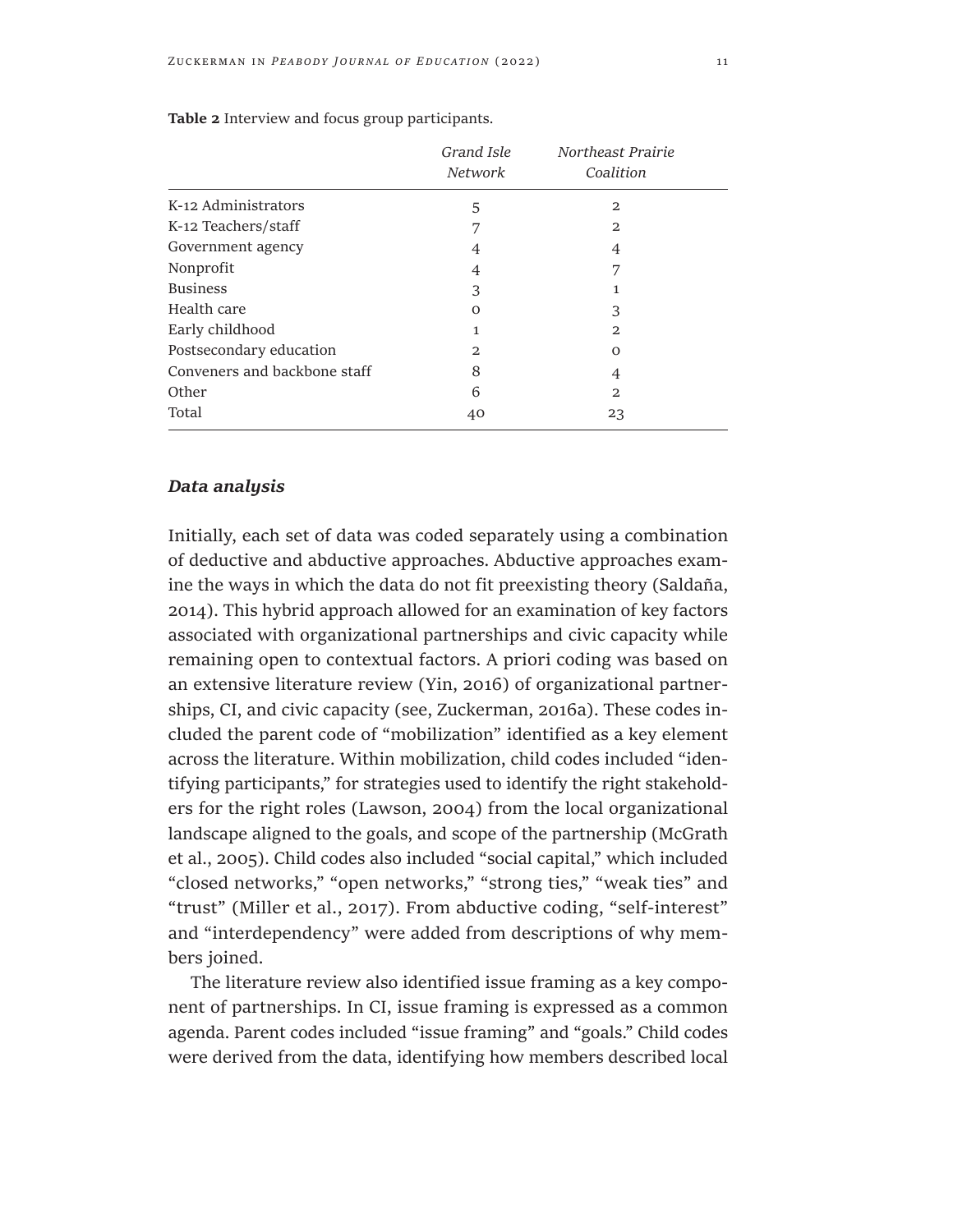problems (Benford & Snow, 2000) and how they described partnership goals. Codes derived from the data also included "framing activities," or the various strategies and processes used to generate shared understandings of problems and goals (Benford & Snow, 2000).

Across cases, this deductive and abductive analytic strategy identified areas for comparison to cross-validate and extend earlier findings in the areas of mobilization and issue framing. Secondary analysis began with summary reports and manuscripts produced from the initial studies (Zuckerman, 2020a, 2020b, 2019, 2016b; Zuckerman & McAtee, 2018). Following the identification of key themes, analysis returned to coded data to engage in comparative analysis.

#### **Findings**

The findings presented focus on the two areas of CI that the literature review and conceptual framework identified as foundational for such partnerships to deliver on their promise of systems-level change across the developmental ecology: (1) what types of members were mobilized and factors that contributed to mobilization and (2) how members frame local issues?

# *Mobilization*

While both CI efforts solicited community members' input through surveys and public meetings, the mobilization pattern of those engaged in steering committees and working groups followed that identified in previous research (Ennis & Tofa, 2020; LeChasseur, 2016), except for the engagement of youth. In both CI efforts, participants reported that close knit social networks and shared values facilitated mobilization of members, yet these factors appeared to inhibit mobilization of those experiencing educational and other social problems and those in power.

#### *Mobilizing the middle*

Members of both CI efforts reported limited mobilization of elites and low-income community members. Members of both groups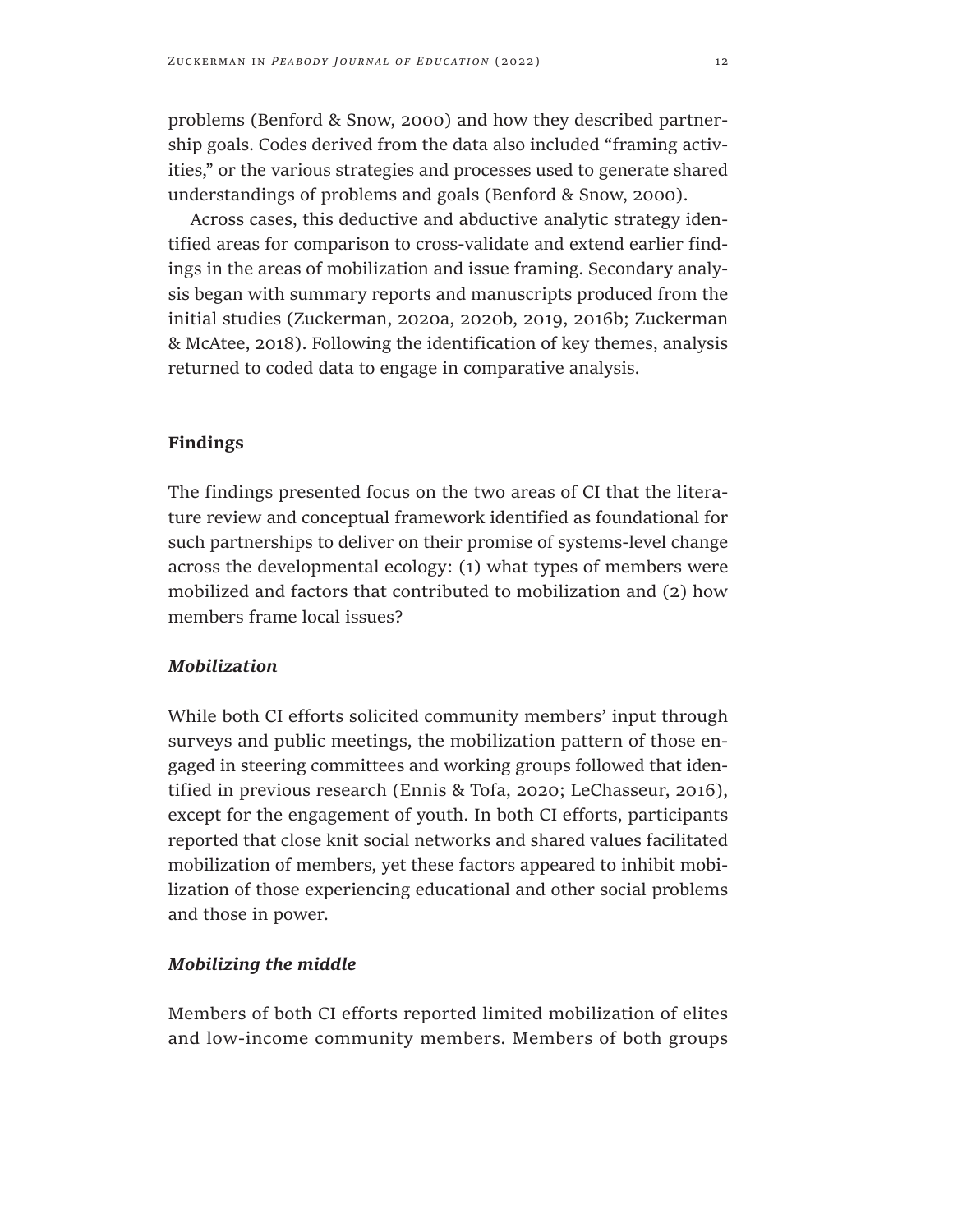described challenges in bringing business leaders and elected officials to the table. At NPC, members reported local businesses and national chains may make donations but are not engaged in decisionmaking. One member shared: "If you want to get business leaders involved, you want to get chamber involved, city politicians involved . . . that's almost like doing a political fundraiser." She continued, stating the effort necessary to bring community elites to the table "is beyond the scope of what any of us in the coalition are . . . not our skill set . . . you need somebody whose skill set is fundraising and non-profits and pulling in members. And, that's a, that's kind of a big city function." At GN, members also reported governmental leaders, such as the city administrator, were missing, with one stating, "Nobody's pulling it together," suggesting a need for intentional efforts to mobilize these individuals.

Similarly, members of both CI efforts identified the need to mobilize low-income community members. As one member of GN put it, "If you look around the table you have a lot of folks who are like us, who get paid to be there." A school administrator at GN stated engaging parents who are not typically involved in education required intentional strategies as "It's not going to happen by invitation or natural interactions." To bridge class divides, a member of NPC spoke of a desire to create spaces where more natural interactions could happen, including a community center on Main St where, "different socioeconomic groups could mix" with patrons able to "buy an extra cup of coffee on reserve for someone who might not have." However, he reported that middle class community members were not open to sharing spaces "where someone overtly by looking at them you can see maybe they are having difficulties." This suggested a broader resistance to relationship building across class lines that may have limited mobilization.

#### *Close social ties*

While there appeared to be limited social ties across class lines at both sites, participants reported the mobilization of members was supported by tight knit social networks facilitated by the small size of the communities. As a member of NPC put it, "It is easier to interact, easier to run into [people] . . . so I think that makes it easier to get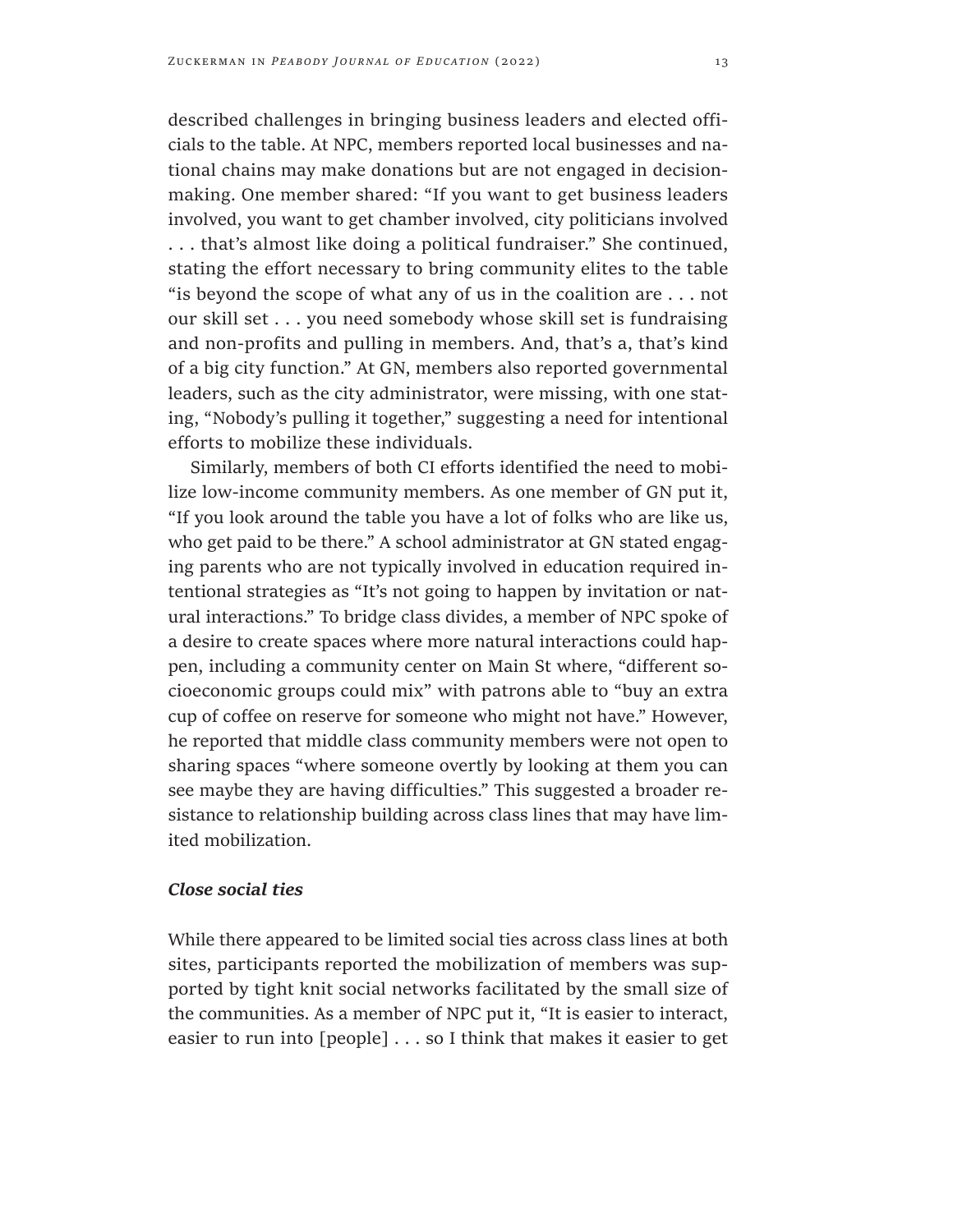started." At GN, the convener spoke of the multiple overlapping relationships members have as residents in a small community. In both cases, CI efforts built from previous collaborations. At GN, members reported collaboration in K-12 went back 20 years, while a member of NPC reported members of the early childhood committee were "tried and true" after eight years of working together.

The closed nature of these relationships presented barriers to mobilization, including distrust between groups. This was most evident at GN, where members reported limited mobilization of Native American residents. One member stated, "Unfortunately, they [Native Americans] have not seen themselves in the work." The lone Native American GN member reported many white residents held negative stereotypes, contributing to ongoing distrust:

They don't realize that not all Natives are on welfare, not all Natives are alcoholics. And some of the reason that they are those things is because of the historical trauma. I think that really plays a huge part in how things go on here.

While the Foundation engaged in efforts to heal the enduring harm of white colonization, they remained outside of the Grand Isle Network.

# *Shared values*

Like relationships, shared values contributed to mobilizing the middle. Participants at both sites reported new members were "vetted" for shared values. At GN, shared values included the importance of youth to community development. At NPC, shared values were described as "a desire to make the community better" and a commitment to children. Yet the use of certain values as a gatekeeper may have inhibited broader coalition formation. In particular, at GN, members reported some community members held different values related to out-ofschool time with one member stating middle class parents valued the arts and music and low-income parents valued hunting and fishing. These comments implied a judgment of those who held different values for out-of-school time.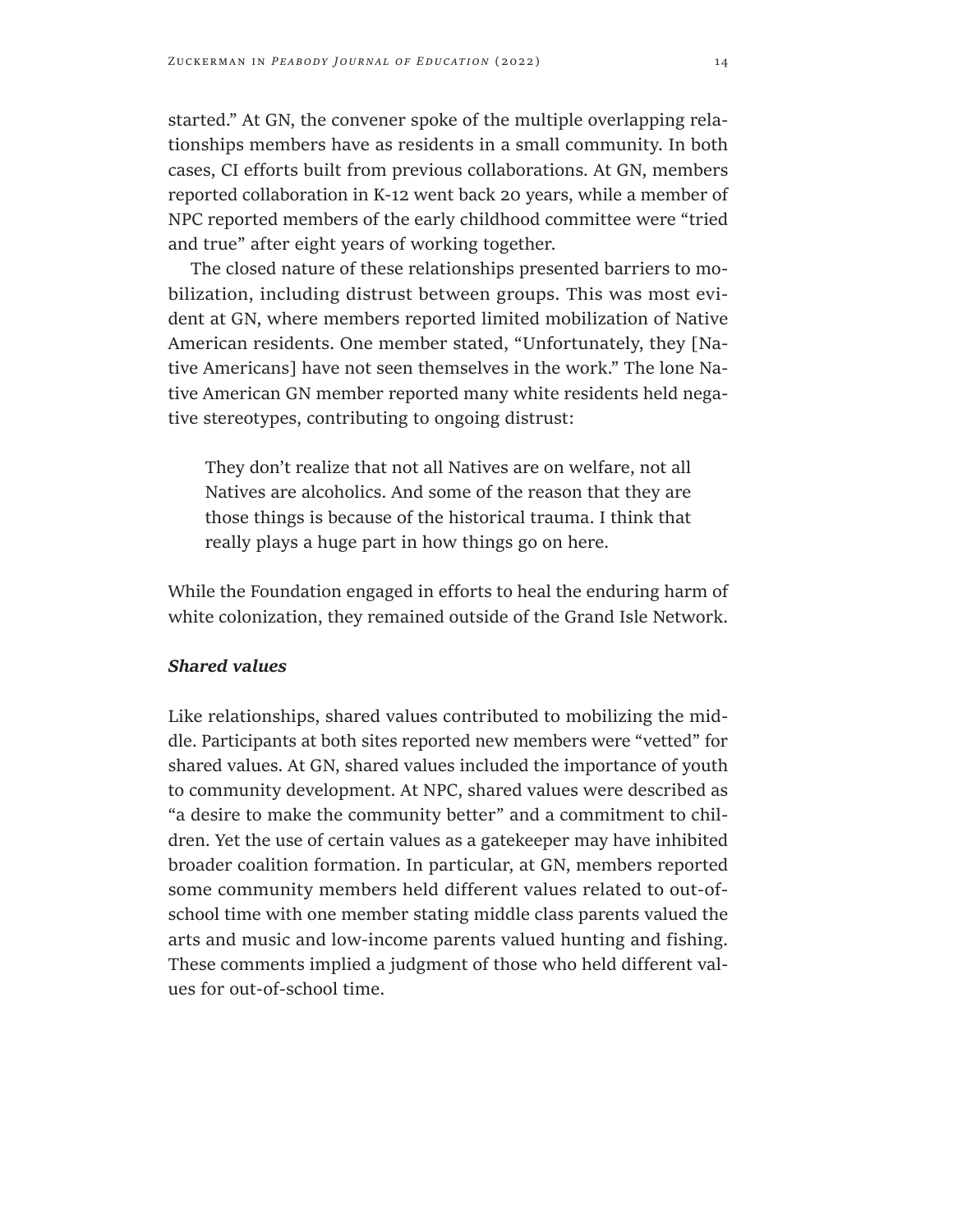# *Boundary spanners*

Despite challenges in mobilization created by social boundaries, two members of NPC played unique roles as boundary spanners. As the bilingual children of Mexican immigrants, the convener and one of the members of the early childhood work group were able to bring people together in unique ways. They reported that despite a lack of interest in an English-only parenting course sponsored by NPC, they were able to bring new arrival Latino families together with white families in a bilingual version. The early childhood member described planning a celebration in honor of Mexico's Mother's Day, "We're going to do a special meal . . . and tres leches cake. A lot of those moms don't get celebrated. Since [the convener] and I are both Mexican, we're going to celebrate ourselves too." This statement suggested the importance of not only shared language, but also of shared identity in crossing social boundaries to engage immigrant residents that some described as experiencing social isolation and exclusion.

#### *Youth engagement*

While both efforts struggled with mobilization of elites and low-income community members, they both actively engaged youth. At GN, efforts included invitations and transportation for youths to attend a public meeting where they engaged in data analysis with adults. GN members set the tone for youth participation with comments from the podium such as: "We have a lot to learn from you [youth] and our conversations will be richer because of you." Following this meeting, youth were mobilized for district-level action planning. In two districts, participants reported efforts to ensure the students mobilized included "kids that might have a different perception of what it means to be connected because they're not involved in sports and stuff" and "kids from a broad section who aren't used to having their voice actually being heard." In another district, members described the adults forming a circle around students to ensure everyone knew they were central to the action planning.

At NPC, engagement of young people appeared somewhat more limited to a youth leadership effort and a youth summit. One member described the youth leadership effort as preparing a small number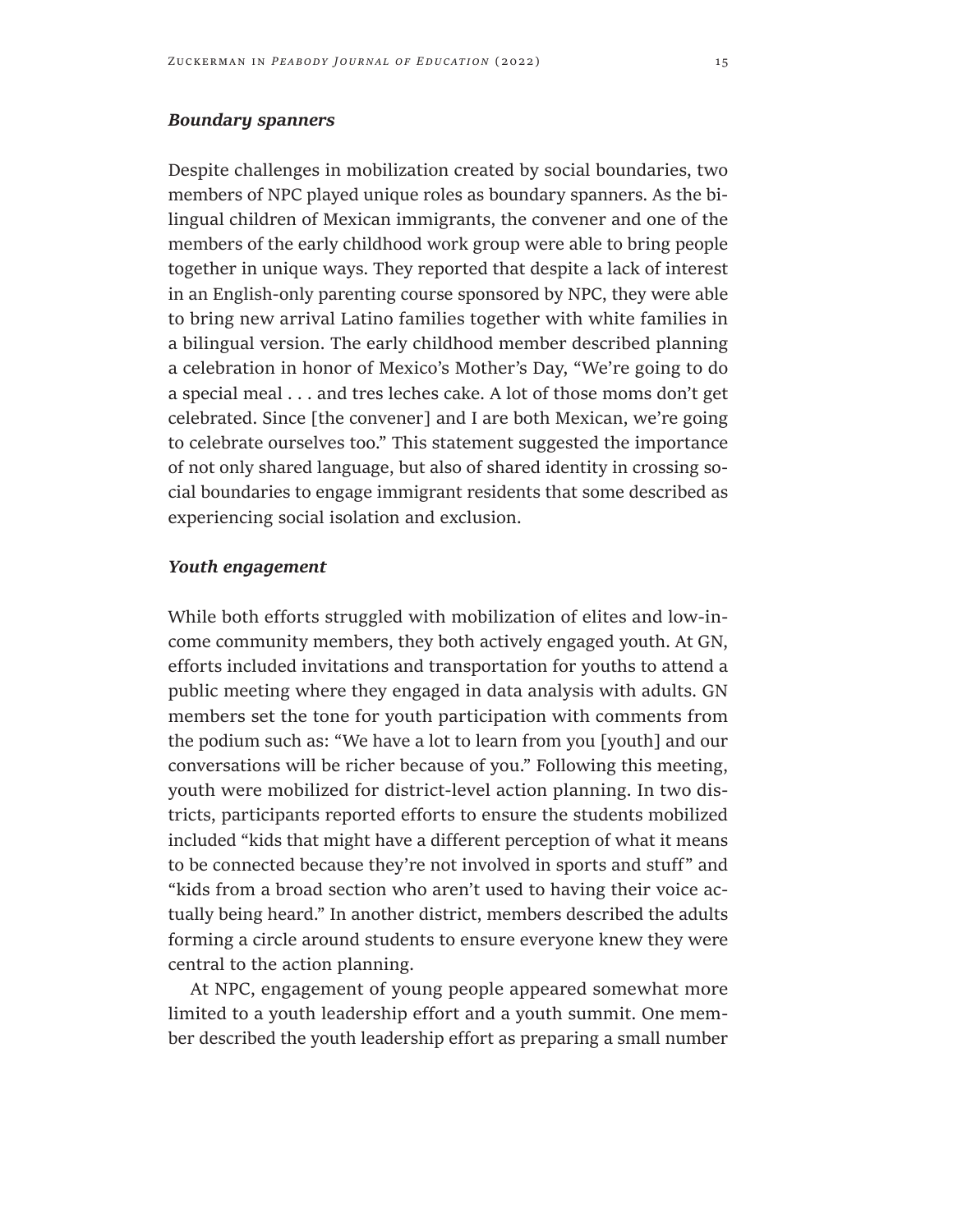of youths to engage with the legislature and in civic projects of their choice. Participants reported a goal for the youth summit was to build relationships across racial and socioeconomic groups that reportedly did not develop due to residential segregation and zoned elementary schools. Like GN, a school administrator spoke of recruiting youth to plan the summit who were not the typical "good kids" but who were influential with their peers.

#### *Collective action issue framing*

Collective action issue framing in both CI efforts reportedly began with informal conversations among community and educational leaders with shared concerns about educational outcomes. As they developed, both CI efforts created multiple venues for members and the wider public to engage in face- to-face dialogue to identify community needs and develop goals. Issue framing was more coherent among members of GN, with a codified goal statement on student success developed over years of intentionally facilitated dialogue. Members of NPC identified a range of goals under the overarching aim of preventing involvement in the child welfare system.

#### *From student success to vibrant community*

At GN, the initial name of the group featured the phrase "student success." Over time, the framing used by members evolved through sensemaking processes (see, Zuckerman, 2019) in new civic arenas of steering committee meetings. At GN, the convener reported initial conversations focused on the No Child Left Behind "rhetoric of failing schools," but a shared learning experience shifted perspectives to a broader framing to "integrate family supports and community into the schools." Following this shift, GN developed a set of shared goals codified in a "road map document" that members referred to frequently and was visible in several interview locations. This roadmap consisted of a series of statements about student outcomes from school readiness to grade-level learning to postsecondary enrollment and completion, as well as a series of statements about what all students would have access to in the community.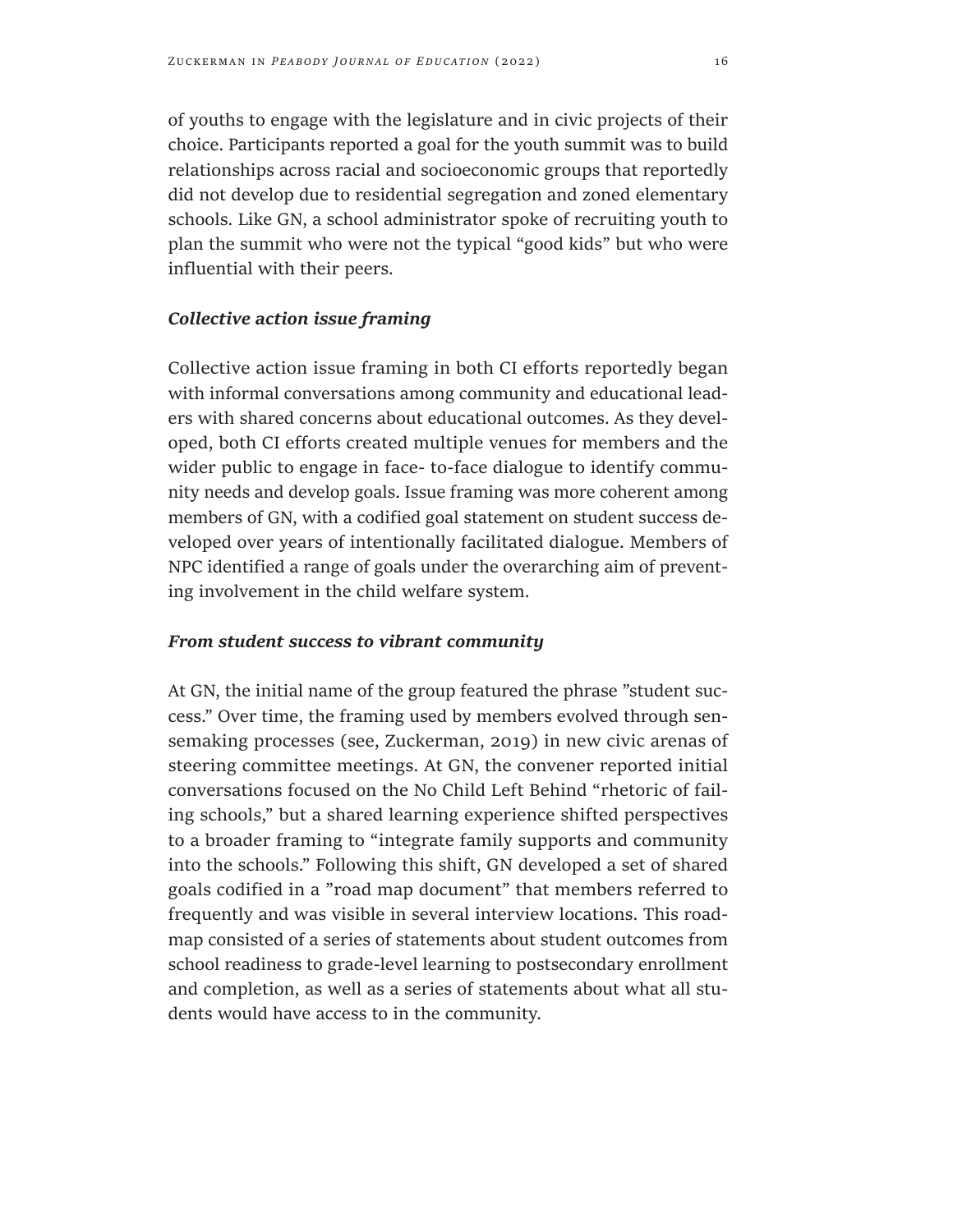However, these frames raised questions among members and conflict with the larger community. GN members were careful to state they defined postsecondary education as "any education after high school." This appeared to be a strategy to make their goal of increasing college completion more palatable to community members who feared that young people who went away to college would not return to the community. Despite a reported lack of broad commitment to a postsecondary agenda, a member of the backbone organization stated, "We're going to change the climate on that."

In addition to navigating this contentious goal, members reported unease with the framing of student success. In a focus group, members discussed a series of youth suicides and attempts, questioning how "student success" was defined. One relayed her personal experience, "I had somebody close to me whose child committed suicide and that child was a 4.0+, was the top of his class, was a three-season letter winner, had his own business at 16, and killed himself." She continued, "There's no drugs, there's no girl issues, there's no nothing that they can pinpoint. And for all intents and purposes, he's success. But we missed the boat somewhere."

Rather than emphasizing traditional notions of success, such as academics and sports, members reported a shift in thinking about how to create connections between youth and community and defining success at the community level, including job creation, the development of intergenerational relationships, and civic responsibility. One member described a successful community as "vibrant . . . willing to make changes, to adjust with what's needed by the people that live in that community." This led to rebranding efforts and a more inclusive name.

# *Prevention and framing the impact of poverty*

Members of NPC identified a broad range of problems and goals related to an overarching aim of preventing involvement in the child welfare system. These included reducing the impacts of poverty, streamlining service provision, and building social capital. Across these frames, abstract liberalism focused on individuals rather than systems. For example, most members described needs related to poverty using deficit frames, such as this statement: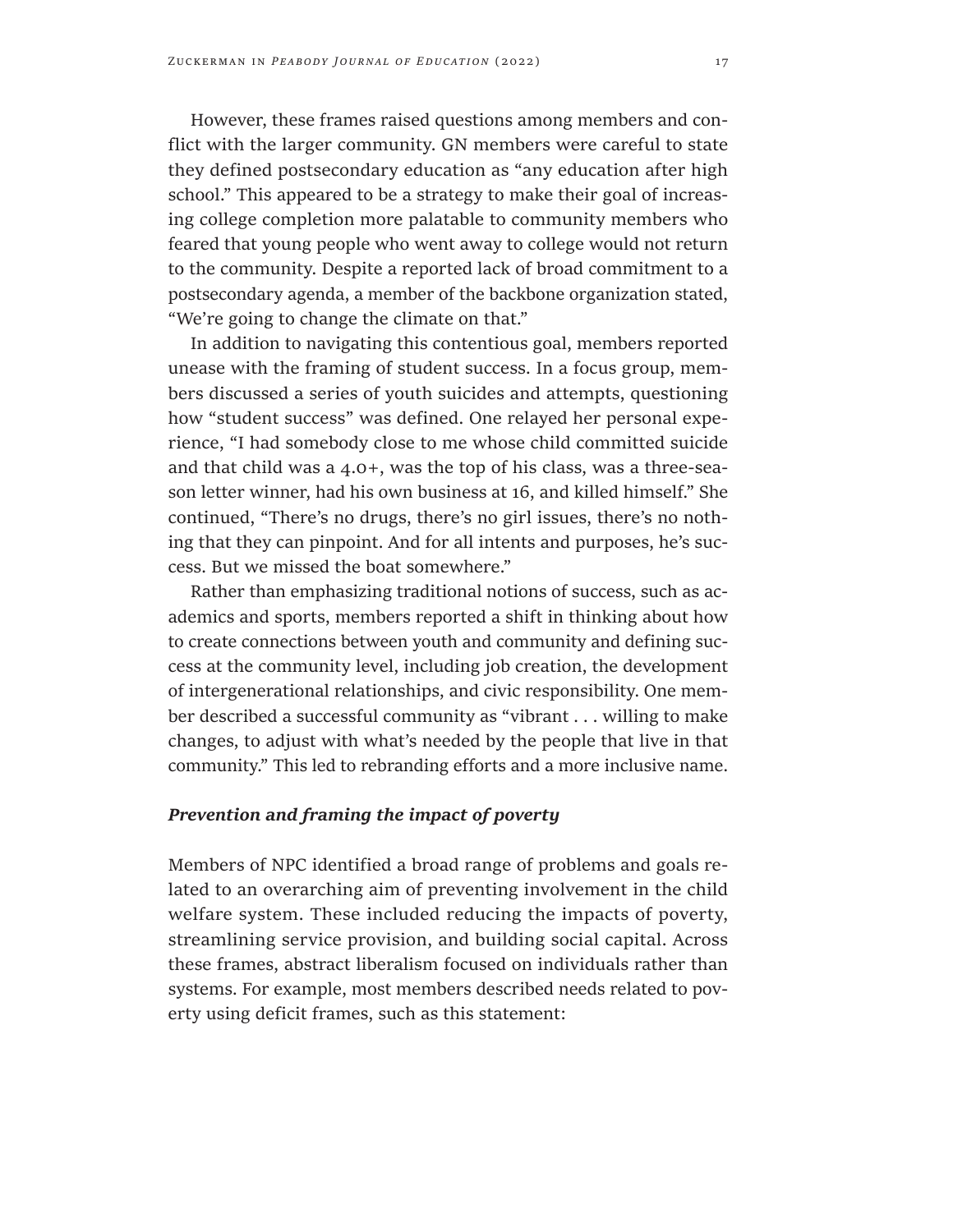We know that poverty puts these children at a disadvantage. Their outcomes and success in life are, are not gonna be as great as what it could be if they came from a middle class or a wealthy family. They lack those exposures, those experiences, even just words in, in interactions with their parents.

NPC members tended to talk about the "working poor." For example, one stated "You can have a full- time job or even two full time jobs and four children and still fall in poverty level. And so, poverty doesn't mean you are lazy or you're not working, or you're not trying." This framing appears to convey a positive moralization of those who work but do not earn a living wage; yet at the same time, it casts an unspoken judgment on the unemployed. Although less prevalent, members placed the blame for poverty on limited opportunities for those without skills. One member stated, "A single mother with children . . . if there's not a skill set, or training there, it's pretty much service industry. Fast food, those kinds of positions where it is very tough to support a family." Like framing in previous CI efforts, these statements focus on individual, rather than systemic, causes of poverty. Across data collection, only one member identified employers as responsible for low wages, exclaiming, "Why do we let them get away with this!?"

In terms of meeting the needs of such families, members described a desire to reduce the "the fragmentation of our services." Members reported a goal to increase coordination and communication among providers to reduce redundancy, to connect people to providers, and as one member put it "to hopefully eliminate some of the round-robin that families do with seeking assistance" by helping stabilize families. Yet, in an offhand statement before a meeting, the convener mentioned that they were still seeing the same families seeking help, suggesting either the programs offered, or a programmatic approach in general, was insufficient to meet needs.

The convener reported pushback from the community in attempts to better serve unmet needs. She gave the example of efforts to locate a childcare facility near the high school, stating "We've had [moral judgment] with supporting pregnant teens and setting things up so they can spend part of their day with the baby and people saying, 'Well, you're just rewarding them, then, for having babies.'" At the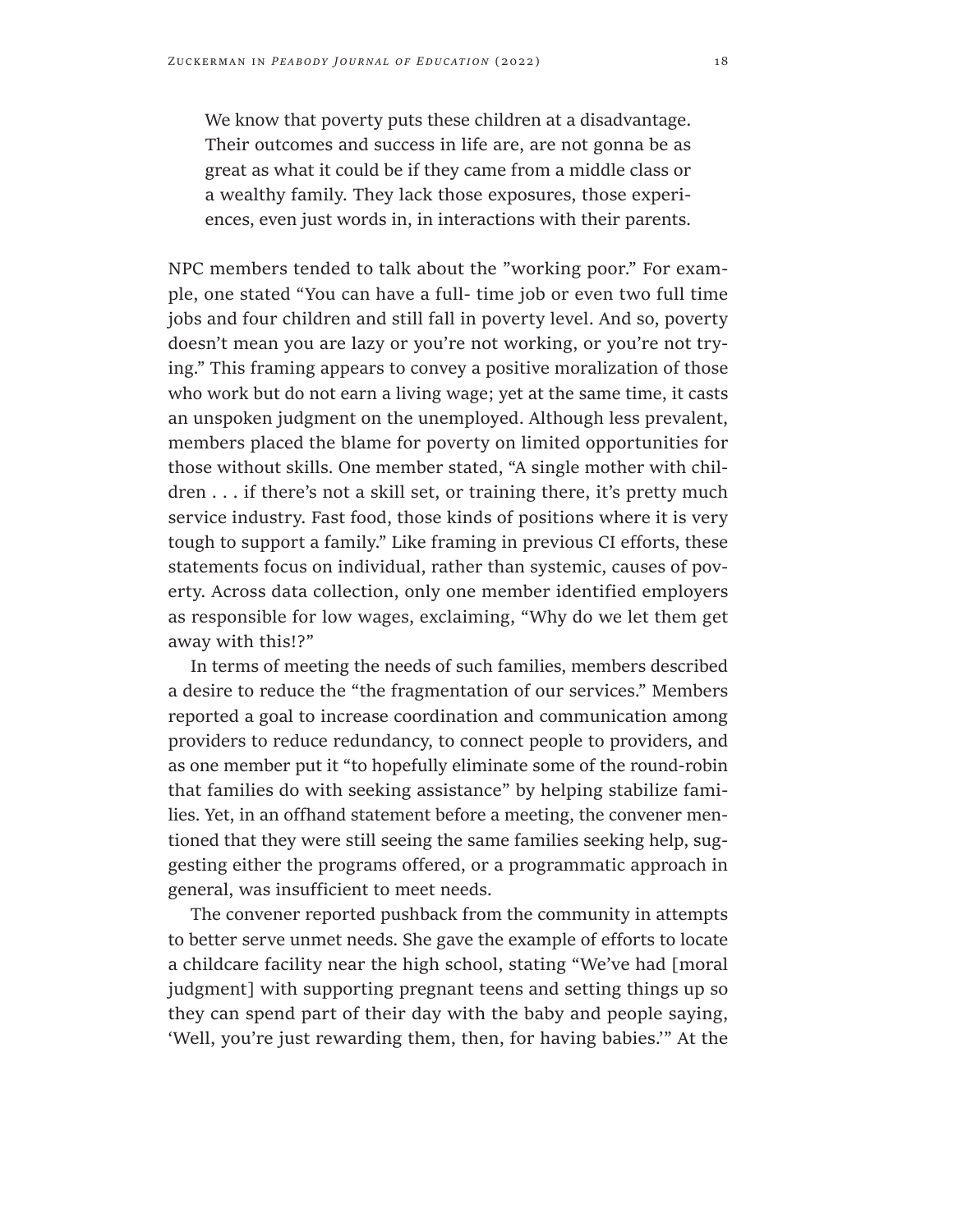same time, she reported the school board was "not ready for sex ed." Another member reported the community did not see the need to expand services like mental health care, summing up the attitude as "Well why do you need that because we grew up and we didn't have that." These comments suggest that while those mobilized shared commitments to "all of our kids" the wider public did not, limiting the breadth of the CI effort.

Challenges in reaching broad mobilization through collective action frames appeared related to the isolation and exclusion of certain groups. One member of NPC stated a need to "help grow a good, healthy social network for those families." Given pushback against creating free public spaces by adults, several members spoke of the planned youth forum as a way to get ahead of these attitudes. Describing his own experiences in the district schools, a recent college graduate and the youngest NPC member, reported that residential segregation combined with zoned elementary schools and tracking in secondary schools contributed to insular social groups. He described the goal of the youth forum as bringing "all of these kids together because . . . the disadvantaged kids have something to learn from the wealthier kids and the wealthier kids have something to learn from disadvantaged kids . . . And hopefully kind of bridge those gaps."

# **Conclusion**

Over the last decade, collective impact has spread across the U.S. as a strategy to create new social and organizational structures in order to address the complexities of the currently fragmented developmental ecosystem that contributes to inequities in educational outcomes (Boyer et al., 2020). However, partial and ephemeral expressions of CI remain the norm (Henig et al., 2015). The findings of this study suggest that CI efforts in micropolitan communities can create new civic arenas for face-to-face dialogue between individuals across ecological settings (Tilhou et al., 2020). However, through the lens of civic capacity, the mobilization patterns and issue framing of each CI effort appears to have limited their ability to engage in systems-level change. This appeared to be due to the reciprocal relationship between narrow mobilization of members and issue frames that did not resonate widely with the greater community.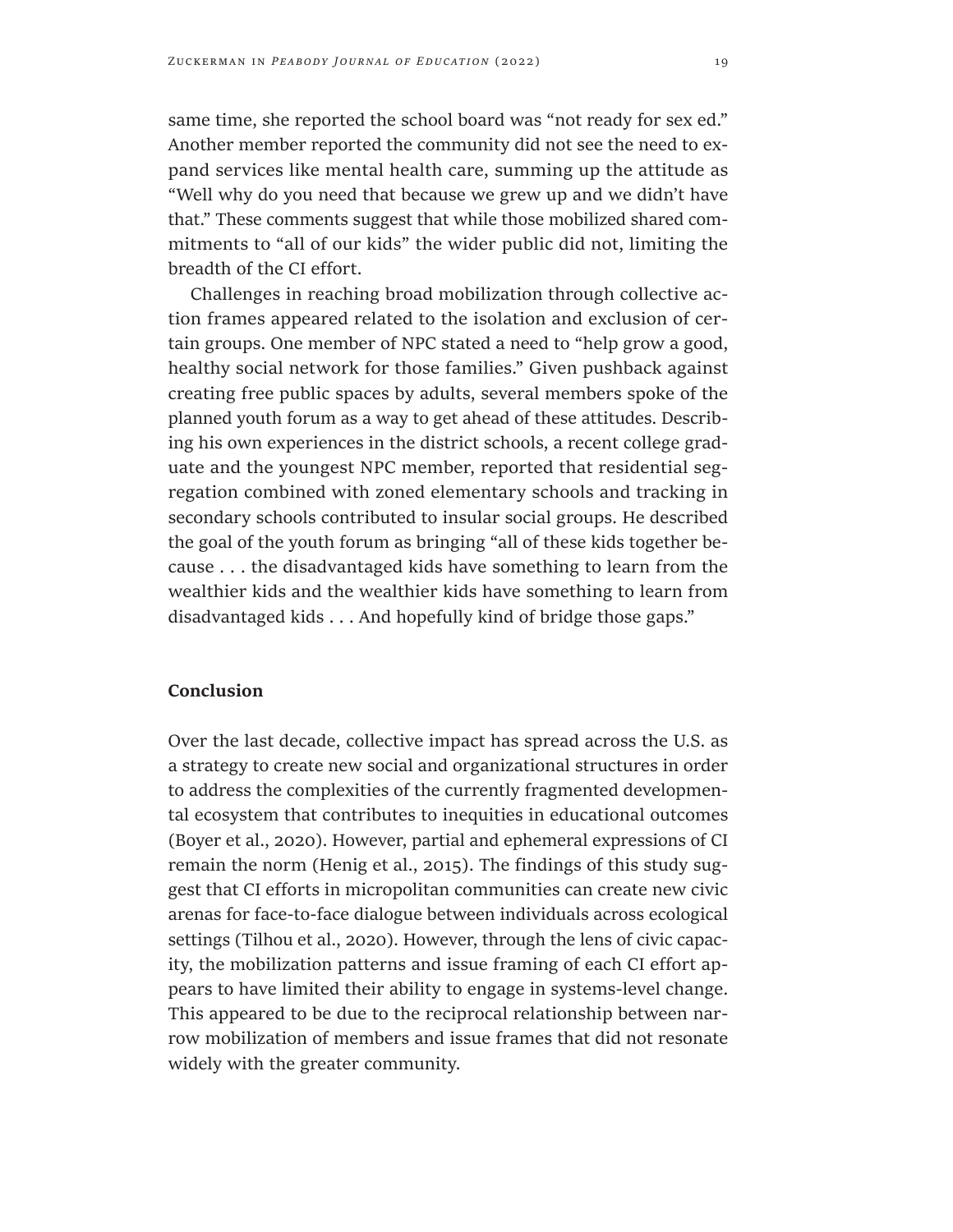The main contribution of this study is the recognition that CI efforts in smaller communities face many of the same challenges as those in urban areas. Although some suggest that collaborative partnerships may be easier to develop in small communities (Henig et al., 2016), my findings suggest that CI efforts in micropolitan communities struggle with narrow mobilization of members. This narrow mobilization limited who had a voice in crafting the issue frames used by these efforts to guide their actions and recruit new members. Whether they were addressing postsecondary completion or the issue of teen parenthood, each CI effort struggled with crafting frames that were broadly compelling, credible, and morally acceptable to the community at large (Zuckerman, 2019, 2020b). Without their voices and self-interest represented in the common agenda, both low-income and community elites may to be difficult to engage (Zuckerman, 2016a). These findings mirror those of Riehl et al. (2019), which suggest mobilizing grassroots groups and elites is not easy or straightforward.

Drawing from research in urban and rural partnerships, this study offers several recommendations for CI that can create civic capacity in smaller communities. First, the findings illustrate that smaller communities cannot be assumed to be homogenous. While close social ties facilitated mobilization of certain members, they also excluded others. Issues of class and race, along with value systems and identities, must be addressed to create opportunities for community members experiencing social problems to be part of the solution (Biddle et al., 2018; McHenry-Sorber & Budge, 2018). In smaller communities, examinations of power need to attend to how moral capital is used to limit access to human and social capital by labeling those who are worthy of investment and by stigmatizing service access (Sherman, 2021). Sherman (2021) suggests without strategies to call attention to all three forms of capital, problem identification may continue to focus on individuals and obscure systematic inequities.

The second implication is the acknowledgement of CI as a political endeavor. The findings suggest each CI effort created new civic spaces, yet they had not generated the political capital necessary to support a community- or regional-level developmental ecology encompassing schools, youth serving organizations, and others that directly or indirectly impact child development. Political capital is defined as the ability of people to engage in collective action for the well-being of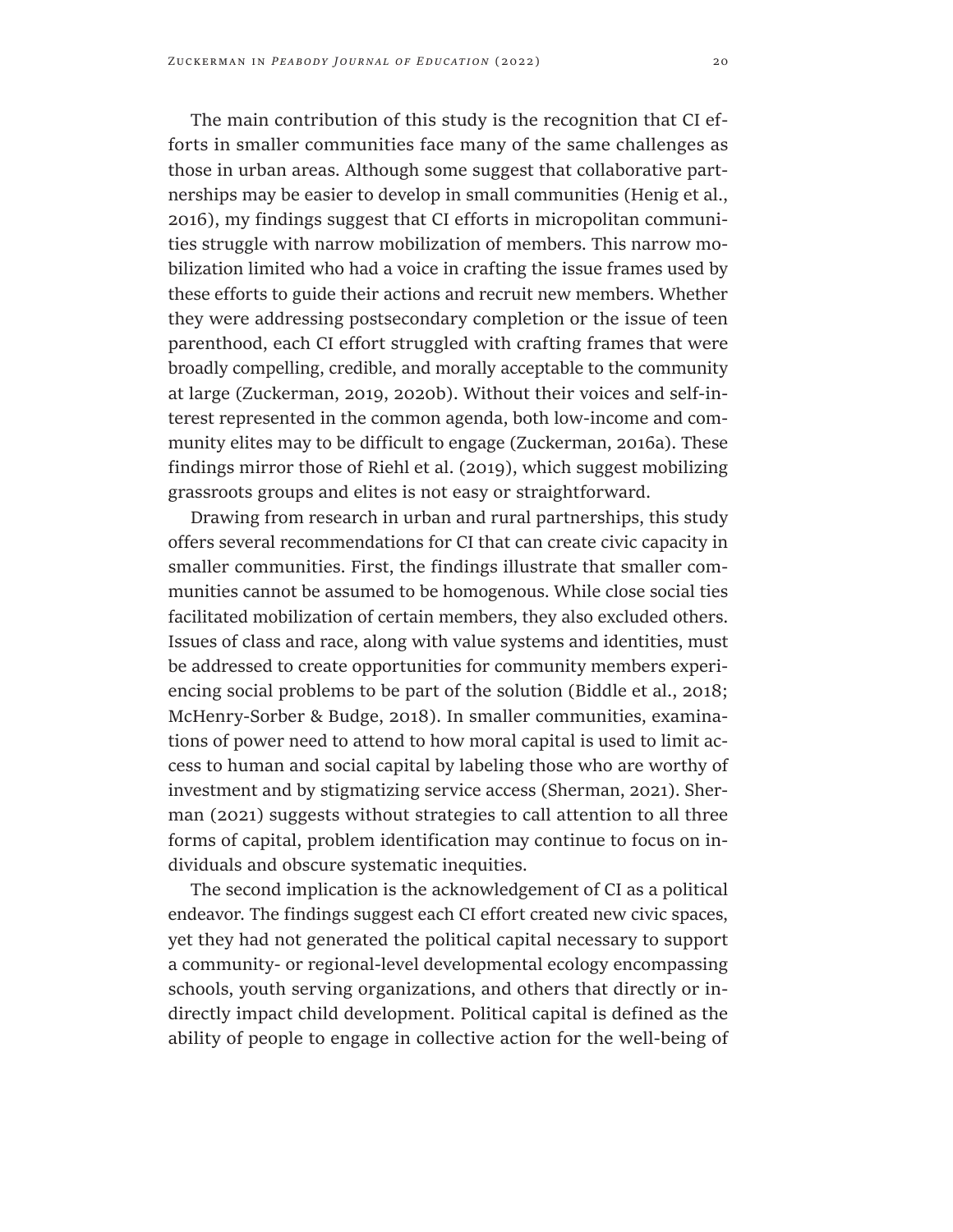the community (Flora et al., 2018). This vision of political capital requires moving beyond traditional adversarial politics to develop collaborative governance of schools and other public agencies (Ansell & Gash, 2008). Meaningful collaboration requires a strong foundation of trust, open communication, shared power, shared understandings, leadership, and a recognition of interdependency (Ansell & Gash, 2008). Previous research (e.g., McHenry-Sorber, 2014) suggests these elements cannot be taken for granted in smaller communities. Therefore, they must be developed through strategies such as community organizing to identify shared problems, mobilize community members, and build collective power (Christens & Inzeo, 2015). Developing power through new and altered relationships between microsystems contributes to macro-level connections across the developmental ecology (Christens et al., 2014). Significant resources must be put behind this work, particularly for regional efforts in rural areas, such as that served by GN, where community members live miles away from schools and one another.

Lastly, while this study did not directly address leadership, the boundary spanning role played by two bilingual members of NPC suggest leadership as an area for attention. This includes identifying leaders who share identities with those who are socially isolated and excluded. Similarly, facilitative leadership contributes to relationship building, working through conflict, empowering those whose voices are often excluded, developing collaborative processes, and creating the shared understandings necessary for broad, credible, morally acceptable collective action frames (Ansell & Gash, 2008; Zuckerman, 2019, 2020a).

Developing critical place-based leadership (McHenry-Sorber & Budge, 2018) for educational and community leaders holds potential to strengthen CI partnerships. Critical place-conscious leadership recognizes the interdependency of schools and their communities and works to reconnect education and human development to community well-being (McHenry-Sorber & Sutherland, 2020). Such approaches broaden the view of educational outcomes to include relationship and identity formation (Casto et al., 2016). The goal of such efforts is to teach youth to see and critique systems that threaten collective well-being and to engage in democratic and collective action (McHenry-Sorber & Provinzano, 2017). Intergenerational partnerships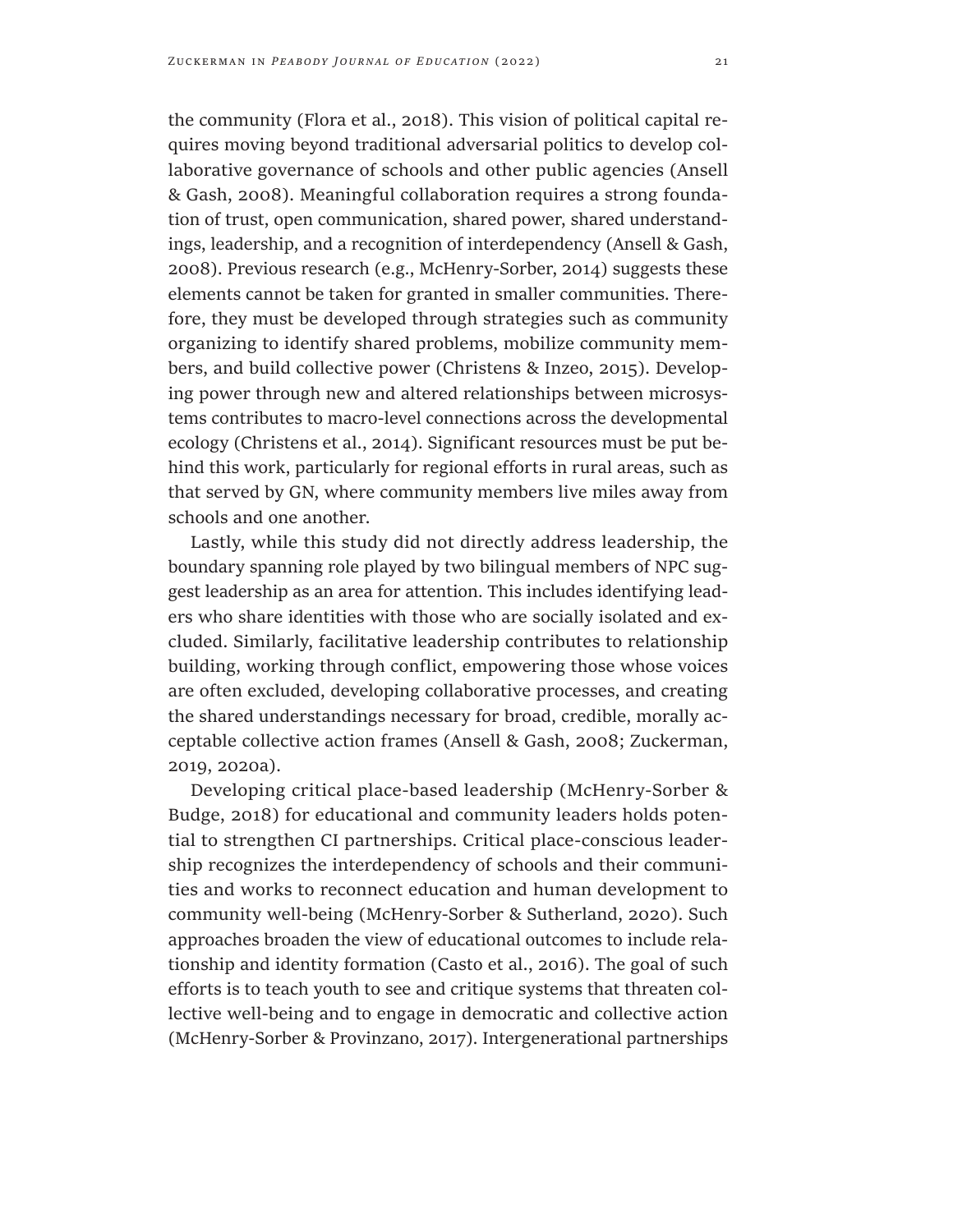(Zuckerman & McAtee, 2018) using critical place-based leadership could build from the youth engagement efforts described at both sites. Together, these approaches offer potential to move toward systemslevel change by engaging in a critical appraisal of the local developmental ecology for children while building individual and collective capacity for action.

**Acknowledgment** I wish to acknowledge Dr Cailen O'Shea for his assistance in data collection in Northeast Prairie and LaDonna Werth and Lee Sherry of Nebraska Extension for their contributions to the Northeast Prairie study design.

-ಂಎಂಬಿಂ-

**Sarah J. Zuckerman,** Ph.D., is an assistant professor in the Department of Educational Administration at the University of Nebraska-Lincoln. She is a former early childhood and elementary special education teacher, serving in urban and rural districts. Her research examines how educational and community leaders promote collective action to address local challenges and improve outcomes for children, with a focus on mobilization of community and organizational members; issue framing and sensemaking; and developing capacity for change.

#### **References**

- Ansell, C., & Gash, A. (2008). Collaborative governance in theory and practice. *Journal of Public Administration Research and Theory*, *18*(4), 543–571. [https://](https://doi.org/10.1093/jopart/mum032) [doi.org/10.1093/jopart/mum032](https://doi.org/10.1093/jopart/mum032)
- Ansell, C., Reckhow, S., & Kelly, A. (2009). How to reform a reform coalition: Outreach, agenda expansion, and brokerage in urban school reform. *Policy Studies Journal*, *37*(4), 717–743. [https://doi.](https://doi.org/10.1111/j.1541-0072.2009.00332.x) [org/10.1111/j.1541-0072.2009.00332.x](https://doi.org/10.1111/j.1541-0072.2009.00332.x)
- Benford, R. D., & Snow, D. A. (2000). Framing processes and social movements: An overview and assessment. *Annual Review of Sociology*, *26*(1), 611–639. <https://doi.org/10.1146/annurev.soc.26.1.611>
- Biddle, C., Mette, I., & Mercado, A. (2018). Partnering with schools for community development: Power imbalances in rural community collaboratives addressing childhood adversity. *Community Development*, *49*(2), 191–210. [https://doi.org/](https://doi.org/10.1080/15575330.2018.1429001) [10.1080/15575330.2018.1429001](https://doi.org/10.1080/15575330.2018.1429001)
- Boyer, A. M., Cooper, K. R., Dougherty, S. M., Wang, R., & Shumate, M. (2020). Predicting community adoption of collective impact in the United States: A national scan. *Nonprofit and Voluntary Sector Quarterly*, *0899764020964583*. <https://doi.org/10.1177/0899764020964583>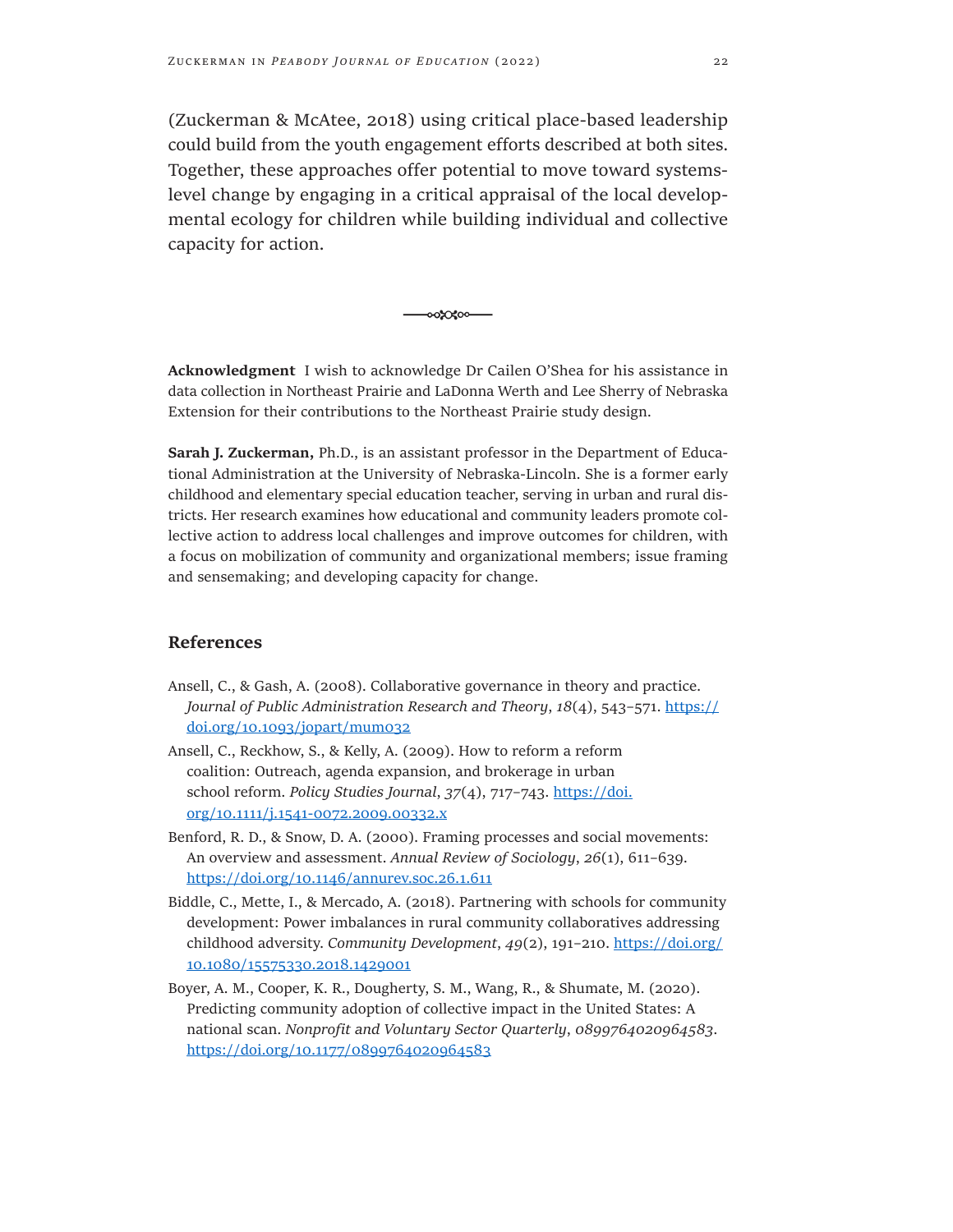- Briggs, X. S. (2008). *Democracy as problem solving: Civic capacity in communities across the globe*. The MIT Press.
- Brown, D. L., Cromartie, J. B., & Kulcsar, L. J. (2004). Micropolitan areas and the measurement of American urbanization. *Population Research and Policy Review*, *23*(4), 399–418. [https://doi.](https://doi.org/10.1023/B:POPU.0000040044.72272.16) [org/10.1023/B:POPU.0000040044.72272.16](https://doi.org/10.1023/B:POPU.0000040044.72272.16)
- Casto, H. G., McGrath, B., Sipple, J. W., & Todd, L. (2016). "Community aware" education policy: Enhancing individual and community vitality. *Education Policy Analysis Archives*, *24*, 1–30. <https://doi.org/10.14507/epaa.24.2148>
- Christens, B. D., Inzeo, P. T., & Faust, V. (2014). Channeling power across ecological systems: Social regularities in community organizing. *American Journal of Community Psychology*, *53*(3–4), 419–431. [https://doi.org/10.1007/](https://doi.org/10.1007/s10464-013-9620-4) [s10464-013-9620-4](https://doi.org/10.1007/s10464-013-9620-4)
- Christens, B. D., & Inzeo, P. T. (2015). Widening the view: Situating collective impact among frameworks for community-led change. *Community Development*, *46*(4), 420–435.<https://doi.org/10.1080/15575330.2015.1061680>
- Dryfoos, J. G. (1995). Full service schools: Revolution or fad? *Journal of Research on Adolescence*, *5*(2), 147–172. [https://doi.org/10.1207/s15327795jra0502\\_1](https://doi.org/10.1207/s15327795jra0502_1)
- Ennis, G., & Tofa, M. (2020). Collective impact: A review of the peer-reviewed research. *Australian Social Work*, *73*(1), 32–47. [https://doi.org/10.1080/03124](https://doi.org/10.1080/0312407X.2019.1602662) [07X.2019.1602662](https://doi.org/10.1080/0312407X.2019.1602662)
- Flora, C. B., Flora, J. L., & Gasteyer, S. P. (2018). *Rural communities: Legacy and change*. Routledge.
- Henig, J. R., Riehl, C. J., Houston, D. M., Rebell, M. A., & Wolff, J. R. (2016). *Collective impact and the new generation of cross-sector collaborations for education: A nationwide scan*. Department of Education Policy and Social Analysis, Teachers College.
- Henig, J. R., Riehl, C. J., Rebell, M. A., & Wolff, J. R. (2015). *Putting collective impact in context: A review of the literature on local cross-sector collaboration to improve education*. Teachers College, Columbia University, Department of Education Policy and Social Analysis. [http://www.wallacefoundation.org/](http://www.wallacefoundation.org/knowledge-center/Documents/Putting-Collective-Impact-Into-Co811ntext.pdf) [knowledge-center/Documents/Putting-Collective-Impact-Into-Co811ntext.pdf](http://www.wallacefoundation.org/knowledge-center/Documents/Putting-Collective-Impact-Into-Co811ntext.pdf)
- Irwin, S. (2013). Qualitative secondary data analysis: Ethics, epistemology and context. *Progress in Development Studies*, *13*(4), 295–306. [https://doi.](https://doi.org/10.1177/1464993413490479) [org/10.1177/1464993413490479](https://doi.org/10.1177/1464993413490479)
- Kania, J., & Kramer, M. (2011). Collective impact. *Stanford Social Innovation Review*, *9*(1), 36–41. [https://ssir.org/articles/entry/collective\\_impact](https://ssir.org/articles/entry/collective_impact)
- Klaus, T., & Weaver, L. (2019). Progress, challenges, and next steps in collective impact: Collective impact as disruptive illumination. In N. Walzer, and L. Weaver (Eds.), *Using collective impact to bring community change*. Taylor Francis.
- Lawson, H. A. (2004). The logic of collaboration in education and the human services. *Journal of Interprofessional Care*, *18*(3), 225–237. [https://doi.org/10.1](https://doi.org/10.1080/13561820410001731278) [080/13561820410001731278](https://doi.org/10.1080/13561820410001731278)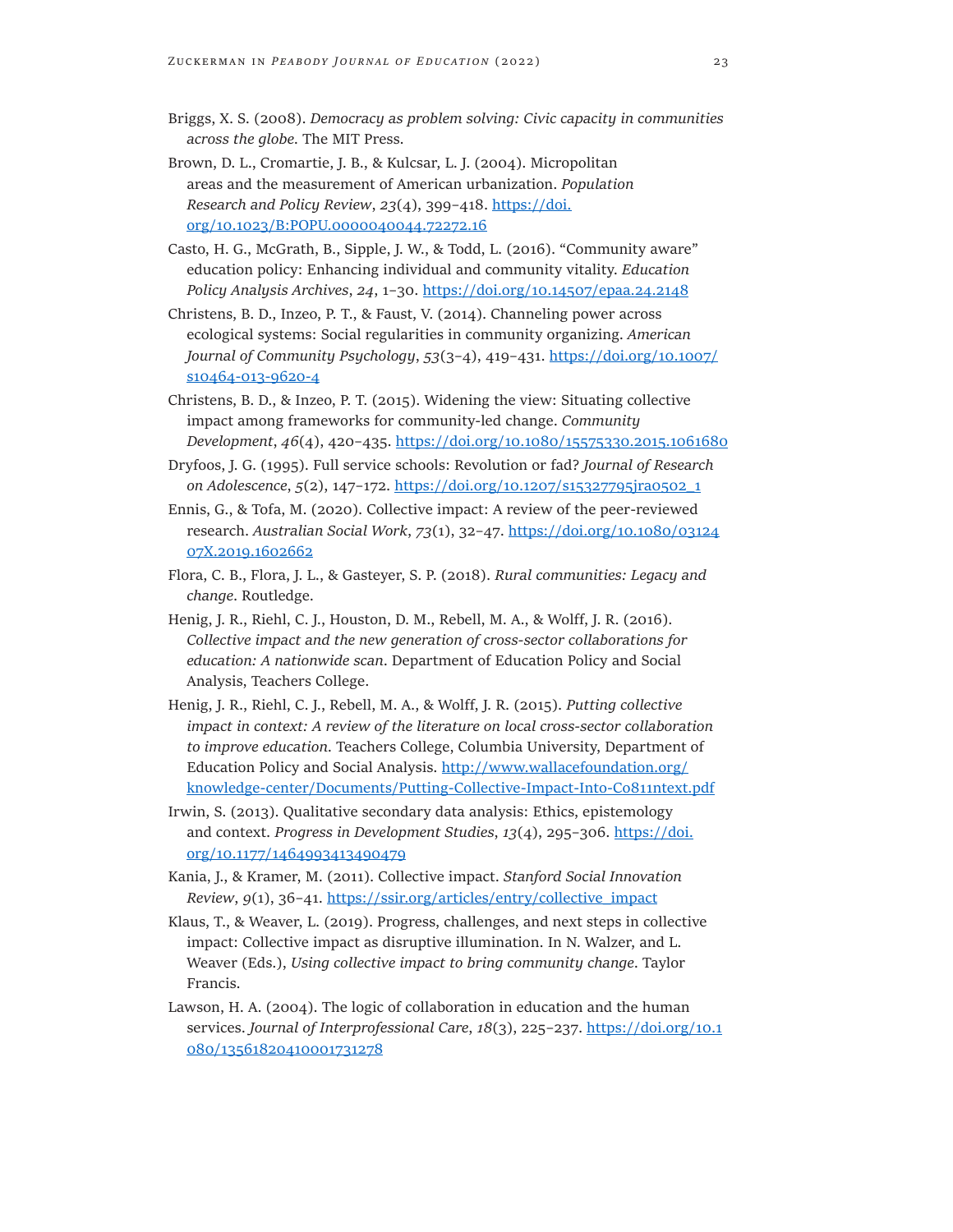- LeChasseur, K. (2016). Re-examining power and privilege in collective impact. *Community Development*, *47*(2), 225–240. [https://doi.org/10.1080/15575330.2](https://doi.org/10.1080/15575330.2016.1140664) [016.1140664](https://doi.org/10.1080/15575330.2016.1140664)
- Leonard, J. (2011). Using Bronfenbrenner's ecological theory to understand community partnerships: A historical case study of one urban high school. *Urban Education*, *46*(5), 987–1010. <https://doi.org/10.1177/0042085911400337>
- McGrath, D., Donovan, R., Schaier-Peleg, B., & Van Buskirk, W. (2005). *The collaborative advantage: Lessons from K-16 educational reform*. Rowman & Littlefield Education.
- McHenry-Sorber, E., & Budge, K. (2018). Revisiting the rural superintendency: Rethinking guiding theories for contemporary practice. *Journal of Research in Rural Education*, *33*(3), 1–15. [https://jrre.psu.edu/sites/default/](https://jrre.psu.edu/sites/default/files/2019-08/33-3.pdf) [files/2019-08/33-3.pdf](https://jrre.psu.edu/sites/default/files/2019-08/33-3.pdf)
- McHenry-Sorber, E., & Provinzano, K. (2017). Confronting rapid change: Exploring the practices of educational leaders in a rural boomtown. *Leadership and Policy in Schools*, *16*(4), 602–628. [https://doi.org/10.1080/15700763.2016.](https://doi.org/10.1080/15700763.2016. 1232833)  [1232833](https://doi.org/10.1080/15700763.2016. 1232833)
- McHenry-Sorber, E., & Sutherland, D. H. (2020). Metaphors of place-conscious leadership in the multidistrict superintendency: Negotiating tensions of placeconsciousness and district-wide goal attainment. *Journal of School Leadership*, *30*(2), 105–126. <https://doi.org/10.1177/1052684619852693>
- McHenry-Sorber, E. (2014). The power of competing narratives: A new interpretation of rural school-community relations. *Peabody Journal of Education*, *89*(5), 580–592. <https://doi.org/10.1080/0161956X.2014.956520>
- Melaville, A. (1998). *Learning together: The developing field of school-community initiatives*. Institute for Educational Leadership. [https://files.eric.ed.gov/](file:///E:/00%20Articles%20%26%20Proposals/Denver%202022/.gov/fulltext/ED427105.pdf) [fulltext/ED427105.pdf](file:///E:/00%20Articles%20%26%20Proposals/Denver%202022/.gov/fulltext/ED427105.pdf)
- Miller, P., Scanlan, M. K., & Phillippo, K. (2017). Rural cross-sector collaboration: A social frontier analysis. *American Educational Research Journal*, *54*(1), 193S-215S. <https://doi.org/10.3102/0002831216665188>
- Reardon, S. F., Kalogrides, D., & Shores, K. (2019). The geography of the racial/ ethnic test score gaps. *American Journal of Sociology*, *124*(4), 1164–1221. <https://doi.org/10.1086/700678>
- Riehl, C. J., Henig, J. R., Wolff, J. R., & Rebell, M. A. (2019). *Building impact: A closer look at local cross-sector collaborations for education*. Teachers College, Columbia University. Department of Education Policy and Social Analysis.
- Saldaña, J. (2014). *Thinking qualitatively: Methods of mind*. Sage Publications.
- Sherman, J. (2021). *Dividing paradise: Rural inequality and the diminishing American dream*. University of California Press.
- Shipps, D. (2003). Pulling together: Civic capacity and urban reform. *American Education Research Journal*, *40*(4), 841–878. [https://doi.](https://doi.org/10.3102/00028312040004841) [org/10.3102/00028312040004841](https://doi.org/10.3102/00028312040004841)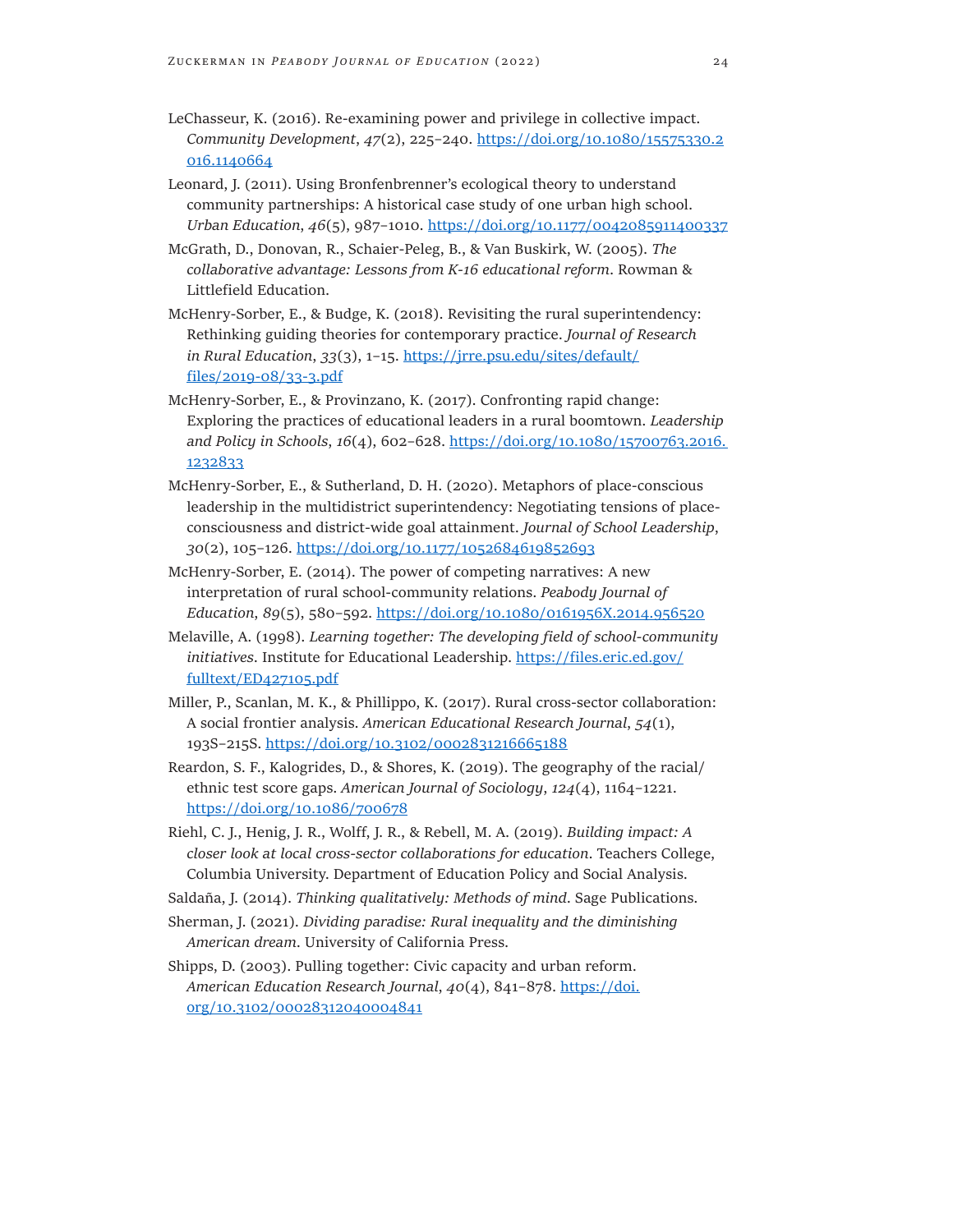- Snow, D. A., Vliegenthart, R., & Ketelaars, P. (2018). The framing perspective on social movements: Its conceptual roots and architecture. In D. A. Snow, S. A. Soule, H. Kriesi, & H. J. McCammon (Eds.), *The Wiley Blackwell companion to social movements* (pp. 392–410). Wiley Blackwell.
- Stone, C. N., Henig, J. R., Jones, B. D., & Pierannunzi, C. (2001). *Building civic capacity: The politics of reforming urban schools*. University Press of Kansas.
- Thorne, S. (2013). Secondary qualitative data analysis. In C. T. Beck (Ed.), *Routledge international handbook of qualitative nursing research* (pp. 423– 434). Routledge.
- Tieken, M. C. (2014). *Why rural schools matter*. UNC Press. [https://doi.](https://doi.org/10.5149/northcarolina/9781469618487.001. 0001) [org/10.5149/northcarolina/9781469618487.001. 0001](https://doi.org/10.5149/northcarolina/9781469618487.001. 0001)
- Tilhou, R., Eckhoff, A., & Rose, B. (2020). A collective impact organization for early childhood: Increasing access to quality care by uniting community sectors. *Early Childhood Education Journal*, *49*(1), 1–13. [https://doi.](https://doi.org/10.1007/s10643-020-01109-6) [org/10.1007/s10643-020-01109-6](https://doi.org/10.1007/s10643-020-01109-6)
- U.S. Census. (2019). *Micropolitan statistical areas: A lens on small-towns*. [https://](https://www.census.gov/library/stories/2019/07/micropolitan-statistical-areas-small-town-america.html) [www.census.gov/library/stories/2019/07/micropolitan-statistical-areas-small](https://www.census.gov/library/stories/2019/07/micropolitan-statistical-areas-small-town-america.html)[town-america.html](https://www.census.gov/library/stories/2019/07/micropolitan-statistical-areas-small-town-america.html)
- Walzer, N., Weaver, L., & McGuire, C. (2016). Collective impact approaches and community development issues. *Community Development*, *47*(2), 156–166. <https://doi.org/10.1080/15575330.2015.1133686>
- Weaver, L., & Cabaj, M. (2019). Collective impact 3.0: Extending the collective impact vision for community change 1. N. Walzer & L. Weaver (Eds.), *Using Collective Impact to Bring Community Change* (pp. 97–112). Taylor & Francis.
- Wilson, S. G., Plane, D. A., Mackun, P. J., Fischetti, T. R., Goworowska, J., Cohen, D., and Hatchard, G. W. (2012). *Patterns of metropolitan and micropolitan population change: 2000 to 2010*. Washington DC: US Department of Commerce.
- Yin, R. K. (2014). *Case study research: Design and methods* (6th ed.). Sage.
- Yin, R. K. (2016). *Qualitative research from start to finish* (2nd ed. ed.). Guilford Press.
- Zuckerman, S. J. (2016a). *Organizing for collective impact in rural cradle-tocareer-network* [Doctoral Dissertation]. State University of New York at Albany. ProQuest.
- Zuckerman, S. J., & McAtee, J. R. (2018). Youth voice in a rural cradle-to-career network. *Journal of Ethical Educational Leadership*. *Special Issue 1*, 227–247. <https://www.academia.edu/36304398>
- Zuckerman, S. J. (2016b). Mobilization and adaptation of a rural cradle-tocareer network. *Educational Sciences*, *6*(4), 34. [https://doi.org/10.3390/](https://doi.org/10.3390/educsci6040034) [educsci6040034](https://doi.org/10.3390/educsci6040034)
- Zuckerman, S. J. (2019). Making sense of place: A case study of a sensemaking in a rural school-community partnership. *Journal of Research in Rural Education*, *35*(6), 1–18. [https://jrre.psu.edu/sites/default/files/2019-07/35-6\\_0.pdf](https://jrre.psu.edu/sites/default/files/2019-07/35-6_0.pdf)